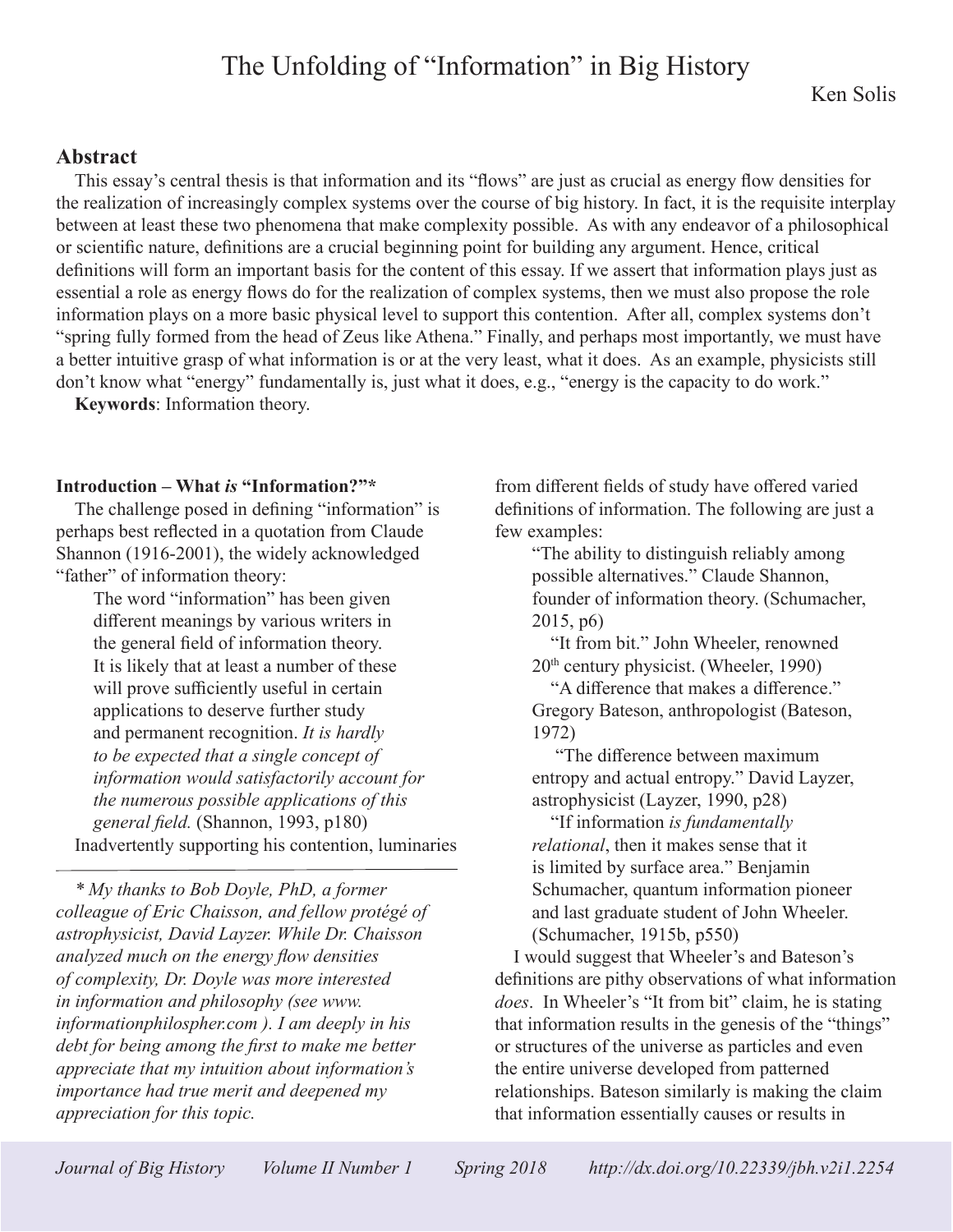processes, or both. Layzer's definition, proposes a measure for the amount of information of a system, including that of the universe (Layzer, 1990, p28). Schumacher's definition, however, gets to the core of what information *is.* Similarly, Terrence Deacon, a neuro-anthropologist at the University of California - Berkeley, came to the same conclusion as Schumacher and matter-of-factly states, "information is about *the relationship of something to something else*." (Deacon, 2010, p159). Independently, but admittedly at a later date than both Schumacher and Deacon offered their definitions, I proposed that information is: "The relationships of entities in space-time." I added the phrase, "in space-time," because the scientific community has not come to a consensus as to what happens to information that enters black holes, where the known laws of normal space-time might not apply (Seife, 2007, pp 230-40).

# **Some Examples that Illustrate Why Information = Relationships**

Here are at least a few arguments as to why information is fundamentally relational in nature:

- Imagine a very simple piece of information: for example, what is the location of a singular particle in otherwise empty space? Ultimately, in a 4 dimensional universe, you would give its coordinates (e.g.,  $x_1, y_1, z_1, t_1$ ) in relationship to something else, like the boundaries of space, its center, or perhaps another entity, plus some relation for "time," e.g., years since the Big Bang, the, the founding of Rome, the birth of Christ. In short, we also need a  $x_0$ ,  $y_0$ ,  $z_0$ ,  $t_0$  as reference (or relational if you prefer) coordinates. If a particle is simply present in a boundless, infinite space-time without any relationship to something else, you will not be able to give any information about its coordinates or even determine if it is stationary or moving.
- As Benjamin Schumacher points out in his Great Courses lecture series, *The Science of*

*Information*, cosmic information has been postulated to reside on the surface area of the incredibly miniscule piece of space, about 7 x 10-70 m2 . Similarly, information is believed to exist on the surface or event horizon of a black hole (Schumacher, 2015a, p284). He pointed out that this makes sense, because it is the surfaces of the smallest possible "units" of space, or black holes that interacts or has relationships with the rest of the universe.

- Scientists are having a difficult time engineering a robust quantum computer because the "qubit" particles have to remain in a superpositional quantum state for it to work correctly. As soon as a qubit interacts (has a relationship with another part of the universe), it "decoheres" into a classical bit of information, i.e. it becomes a "1" or "0" rather than something, somewhere in between (Schumacher, 2015b, p499).
- .At the very beginning and end of big history - after the universe's possible future heat death - very little or no information will exist as structures even as simple as hadrons (e.g., protons, neutrons) might break down into random radiation (no patterns or structures), and no energy differentials are present to drive processes (Christian, 2011, p489). We will discuss information's relationship to entropy in greater detail later.

Despite the foregoing arguments and Deacon's implication that information's equivalency to relationships is obvious, not everyone has come to the same conclusion. After all, Claude Shannon, the "father" of information theory himself did not believe that any single concept of information would be satisfactory. However, despite his genius, Shannon may have been partially mistaken in this regards, if only because as Deacon again points out, *"*This term is used to talk about a number of different kinds of relationships, and often interchangeably without discerning between them*"* (Deacon, 2011,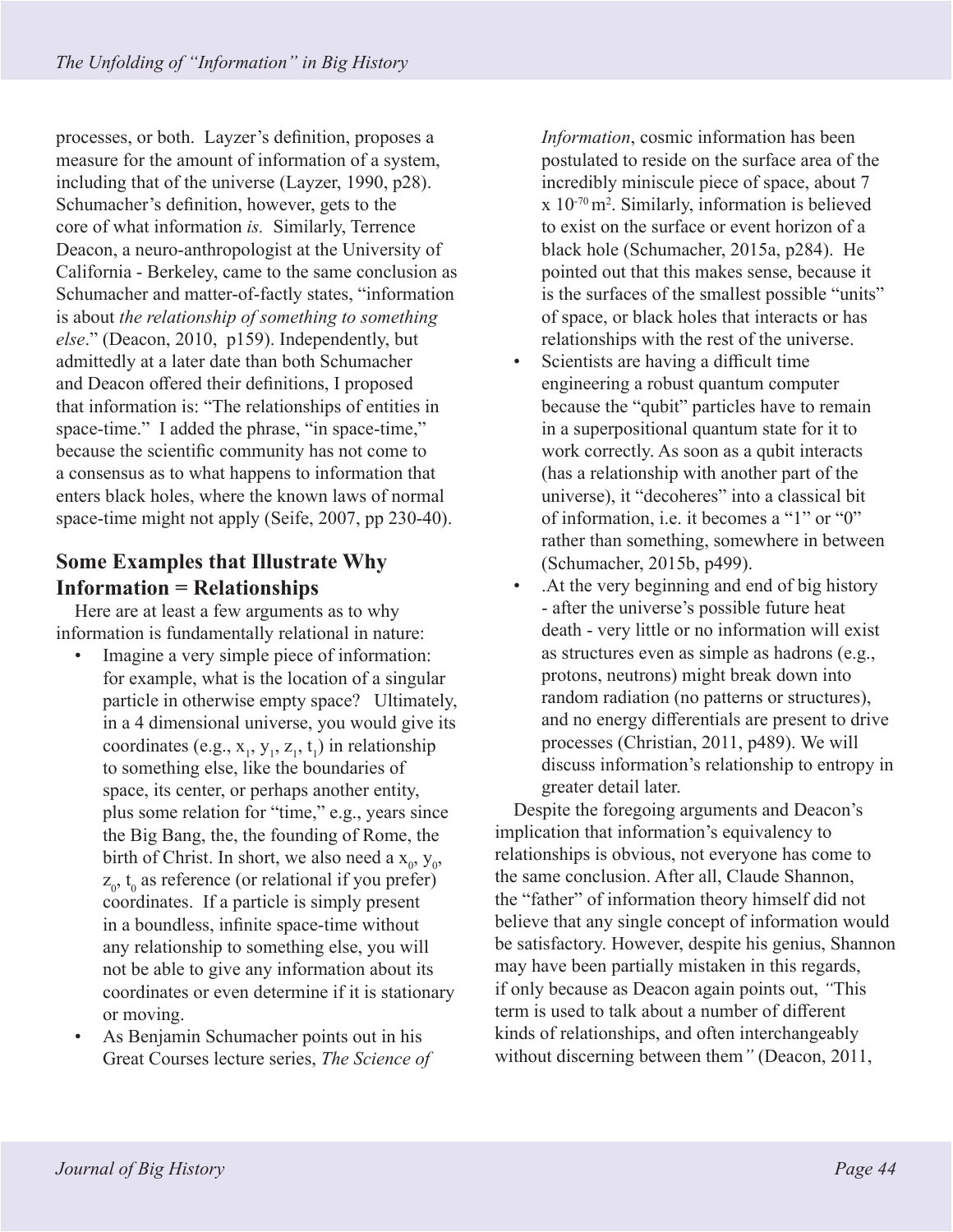p152). I concur and believe that we must start with understanding and parsing at least the primary types of information before we can proceed forward.

*Syntactical Information* is the fundamental type of information that underlies all others and is, therefore, pervasive. Despite this basis, it is less intuitive to many people because our colloquial use of the term more commonly refers to other types of information which I will discuss shortly. Syntactical information, as I defined earlier, is about relationships. Hence, it can also be conceived as any pattern (a more static relationship) or process (a more dynamic relationship) of or between "things" that compose the constituents of the universe. As a parallel, in linguistics "syntax" refers to the rules of how different kinds of words (nouns, verbs, adjectives, etc.) are generally ordered for a particular language. Claude Shannon, a brilliant mathematician and engineer, was also amongst the first to understand that the task of designing communication technology was a challenge of accurately transmitting only syntactical information from one place or time to another. The *meaning* of the message is not relevant for engineering communication technology (Shannon, 1948). Engineers just need to develop the tools and processes to faithfully transmit patterns across time and space. The patterns can be variations in an electrical discharge as with Morse codes, variations in radio frequency amplitude as with some radio communications, alternating bands of black and white as with bar codes, and so on. Furthermore, information can transmute from one type of pattern to another and even between different kinds of medium. An oversimplified example can illustrate this chain of informational transmutations: A TV camera detects the photon emission pattern of wherever the lens is pointed; this photon pattern is converted to a pattern of electrical discharges, which is later converted to radio waves that are transmitted to a satellite; the satellite converts those waves to electrical patterns again, and then back to radio waves to be transmitted back to an

antenna back on Earth. . . This general process of informational transmutations continues until your own TV transmits photons in a pattern very similar to the original source to your eyes. Still, this process continues via your central nervous system until "you" apprehend a satisfactory reproduction of the original image that might have occurred thousands of miles away!

Fundamentally, syntactical information also existed long before language and even life began – essentially since the Big Bang. *Natural* syntactical information is driven by many forces and processes, most importantly the three fundamental forces of the universe: (1) electrical weak force - often separated into electromagnetism and the nuclear weak forces, (2) strong nuclear force, and (3) gravity. Hence, the strong nuclear force causes quarks to relate to each other to form protons, neutrons, other particles, and atomic nuclei. The electrical weak force causes electrons to relate to nuclei to form atoms and molecules. Gravity, meanwhile, causes atoms, nuclei, and other subatomic particles to come together to form massive structures like planets, stars, and galaxies. Examples of *processes* driven by these same forces include nuclear fusion, photon emission, and the orbits of planets around a star, respectively. Other cosmic ingredients like dark matter and possibly dark energy are also relevant in the working of the cosmos although their nature is not understood at this time. The only thing we know about them is informational -- that they cause "ordinary" matter and energy to relate differently than can be accounted for by the known constituents and forces of nature. For example, dark matter was "discovered" when astronomers determined that there is not sufficient ordinary matter to cause galaxies and galaxy clusters to stay together. Dark energy was "discovered" when astronomers determined that galaxies are moving away from each other faster than can otherwise be explained. It is also important to realize that we do not even know if dark matter is matter, or that dark energy is energy -- the names are simply placeholders.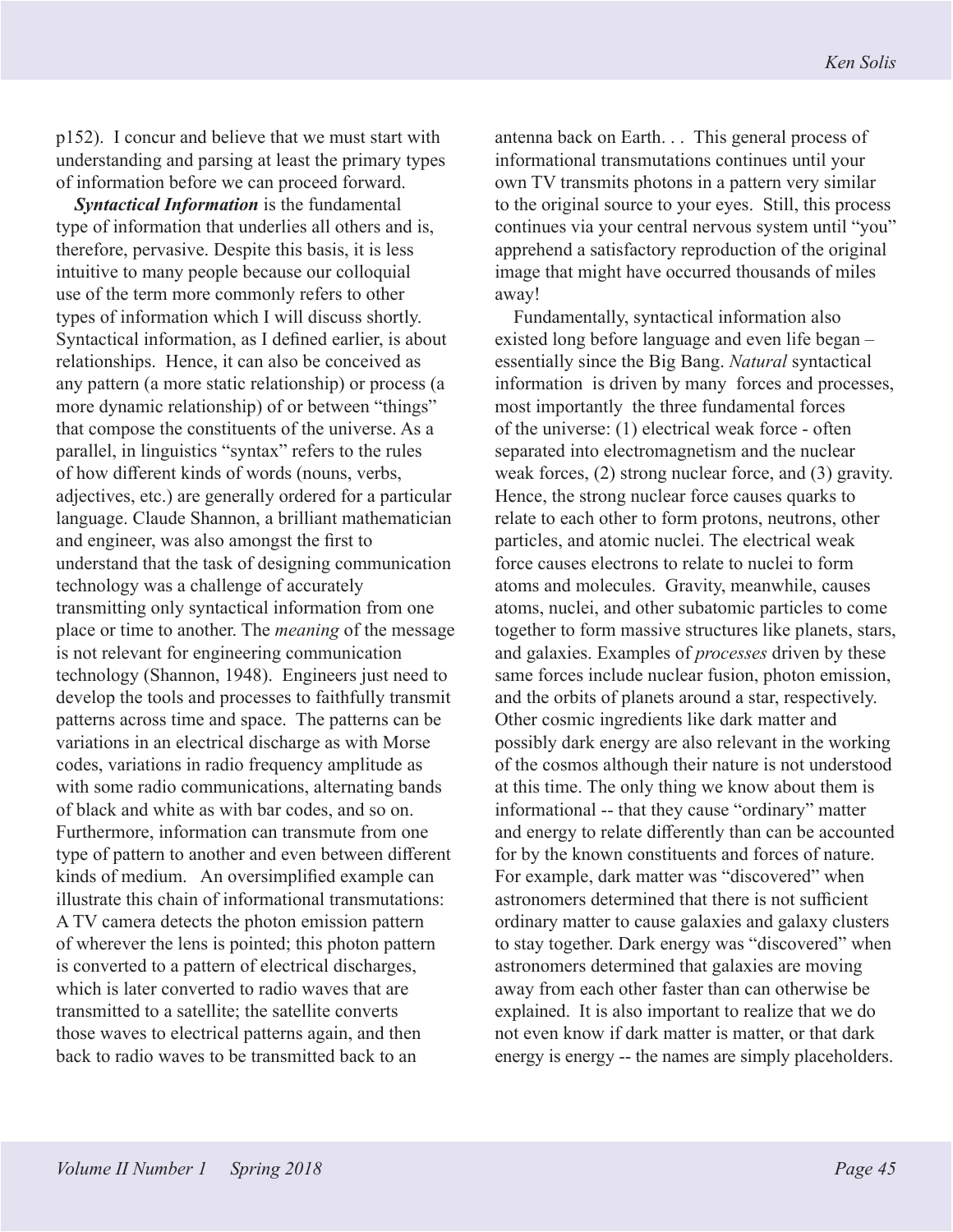*Semantical Information* is information which has been processed by an *agent* so that it now has purpose or meaning for that or another agent. Per the Merriam-Webster dictionary, an *agent* is, "one that acts or exerts power." The question of when and how an "agent" becomes extant would easily consume an entire area of speculative science and philosophy, as can questions surrounding semantics itself (Floridi, 2011). For the purposes of this essay, however, an agent is a living organism that is able to act. (One might argue that artificial intelligence can also process information so that it can become semantical, but I will leave that philosophical discussion to the side.) A typical example of semantic information is the statement: "Please arrive at the Melrose Diner at 5 p.m. today." The letters are ordered in such a way as to form words that have meaning(s). The words are also chosen and arranged per the general rules of a language (syntax), so that one agent purposefully informs another that they should meet at a certain place and time. The import of the sentence above typifies what most people imagine when we say the word "information," although we would also include data transmitted and received by the internet, smart phones, television, books, and so on. Per the definition of semantic information, however, even sunlight shining on a "simple" plant has semantic informational content. The sunlight has meaning or purpose for the plant and might cause it to turn its leaves toward the sunlight to gather more energy for sustenance – even if the plant is not consciously aware of its actions.

Also, agents can create *artificial* syntactical information instinctually, by intent, or accidentally, e.g., the utterance of sounds, a bear leaving claw marks on a tree, the release of pheromones, and so on. That artificial information can then become semantical for itself or to another agent. After all, the strips of missing bark on a tree are just that on the purely physical descriptive level. To a wandering bear, however, the missing strips of bark informs it that it has entered the territory of another bear.

 Finally for our discussion, "novel," a.k.a. "pragmatic," information is that which provides new data to an agent and, thus, makes them aware, or at least more certain of a relationship of which they were not previously aware or about which they were uncertain. A classic example of novel information is when two lanterns were hung in Boston's Old North Church tower on April 18, 1775 c.e. to inform Paul Revere and others that the British were traveling by sea rather than by land to reach Lexington. The hanging of a chosen number of lanterns in the tower exemplifies what Shannon describes with his definition of information as "The ability to distinguish reliably among possible alternatives." In this case, Paul Revere had his uncertainty reliably reduced as to which route the British troops would travel. Novel information is a subset of semantic information because it also requires an agent, and not all semantic information provides new information to it, e.g., "the sun came up in the east this morning."

### **Information and Microstates**

It might seem strange to consider an atom or a planet, for example, to in any way consist of information, but more sensible for them to be *described* by information, e.g., the planet's circumference is X kilometers, its mass is Y kilotons. However, physicists consider parameters like size, mass, temperature, and so on to be macrostate (~overall) properties of a system. According to thermodynamics, one of the principle disciplines of physics, a macrostate of a system is in turn determined by a corresponding number of possible microstates, which is how a system's microscopic constituents are arranged, interact, and behave. Temperature, for example, depends on the average kinetic energy of a system's molecules. A system with fast moving or quickly vibrating molecules has a higher temperature than one with slower moving or vibrating molecules. A system with closely packed molecules will have a higher density than one with more loosely packed molecules of the same kind.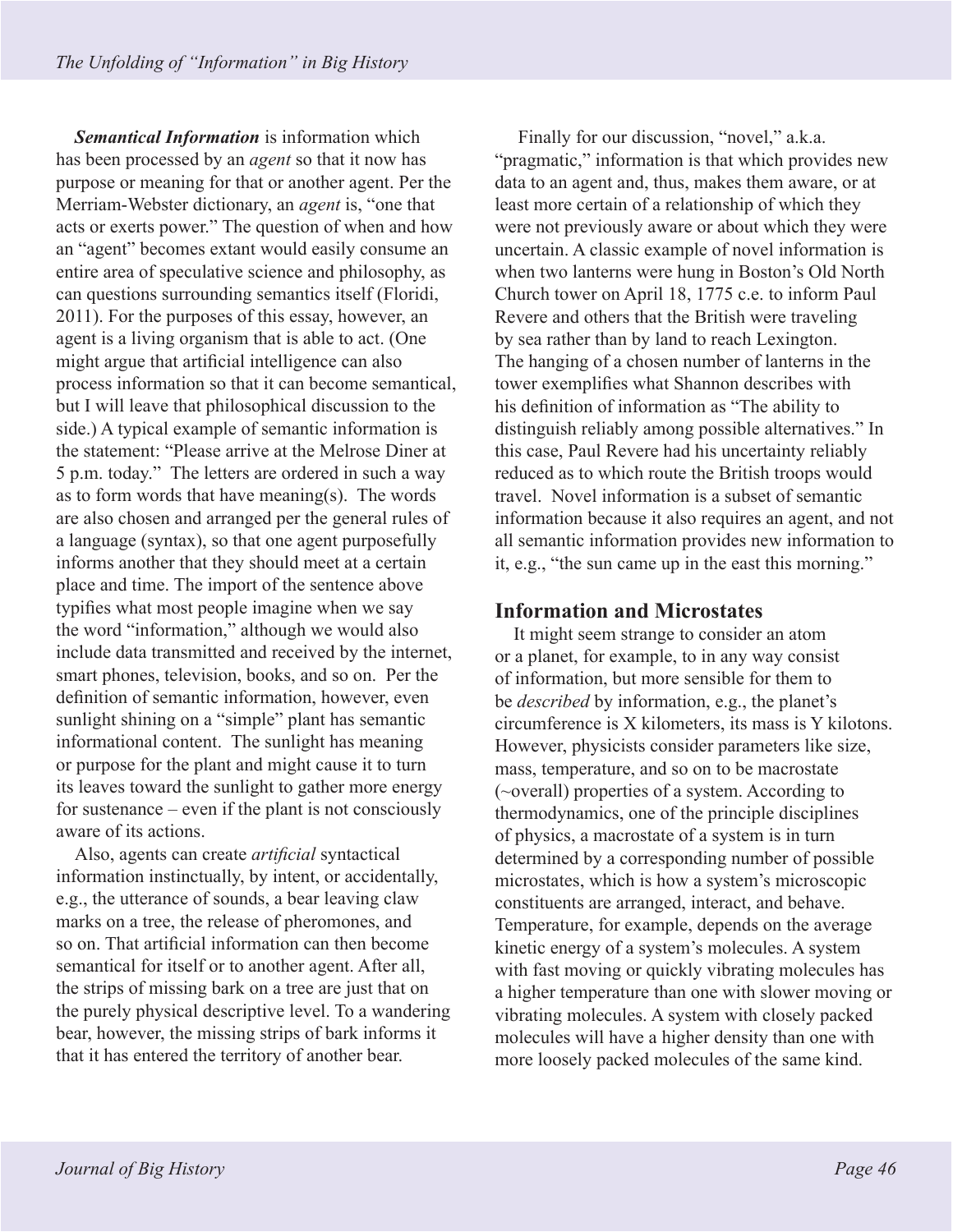Hence, how a system's microscopic constituents are arranged and interact with one another are its "microstate," and is synonymous with the relationships of its constituents, i.e. the information exchanged by its microscopic constituents in turn causes a system's macroscopic properties. It is this very type of information that is invoked in the famous Thorne-Hawking-Preskill wager: "Is the information that crosses the event horizon of a black hole (e.g., the mass, composition, particle motions, etc., of a star) lost to the universe forever or is it somehow preserved?" Although Stephen Hawking has contended that information is preserved, not everyone is convinced, including professors Thorne and Preskill (Gleick, 2011, pp358-9). Perhaps an easier to comprehend and accept example of a natural syntactical informational structure is the DNA molecule of a chromosome. Not only is DNA arranged in very particular patterns, it "contains" much of the information needed for the incredibly complicated functioning and reproduction of entire living organisms. (A little more on that later.)

#### **Information – the Obverse of Entropy**

As alluded to earlier, the flip side of a high degree of order or informational content is, roughly, a high degree of *dis*order. In thermodynamics, the degree of disorder or a system is often referred to as entropy. More technically, entropy is, "the log of the number of a system's microstates (or possible microscopic combinations) that can represent a macrostate (its large scale properties) (Stone 2015, p173). The fundamental formula for measuring entropy as described by the Austrian physicist, Ludwig Boltzmann (1804-1906) is: " $S = k \log W$ ." "S" is entropy, "k" is a constant, and "W" is the possible number of microstates that are possible for a particular macrostate of a system. (If needed, see the side bar for a brief review of log functions.)

Very similarly, the simplest expression of the amount of information in a message is  $H = -k \log \frac{m}{k}$ M, where "H" is the amount of information, "-k" is a constant, and "M" is the probability of a message. Note that the equations given above are the simplest expressions of a measure of entropy and information, respectively. Slightly more extended formulas that cover more situations are typically used in the respective sciences, but the parallels between these formulas remain consistent, nevertheless. Also note that the values of "k" or "-k" do not mitigate the parallel either.

The similarity of the equations for information and entropy is not coincidental as was noted very early by Claude Shannon and other scientists. In fact, information theory was eventually used to successfully solve a century's old riddle in thermodynamics regarding a possible loophole to the second law of thermodynamics, called "Maxwell's Demon." In brief, in 1867 the famous physicist, James Clerk Maxwell (1831-1879), proposed a hypothetical way for a microscopic super-being to violate the second law of thermodynamics - which states that entropy of an isolated system always remains the same or increases. Attempts to disprove Maxwell's Demon using arguments from various areas of physics failed. By 1961, Rolf Landauer (1927-1999) proposed how information theory shows that the Demon cannot thwart entropy, and Charles Bennett (b. 1943) proved this conclusively in 1982. In the end they showed that it was the inevitable *erasure* of information that *must* incur energy costs, and hence would increase the entropy of any process in an isolated system (Seife, 2007, pp80-7). The main point is that information has been demonstrably proven to be essentially the flip-side of entropy or another aspect of entropy as some prefer to view it.

The laws of thermodynamics are also considered by many to be the most inviable laws in all of physics. The second law of thermodynamics is considered especially unassailable by physicists, including astrophysicist and philosopher Sir Arthur Eddington (1882-1944) who said, "The law that entropy always increases – the second law of thermodynamics – holds, I think the supreme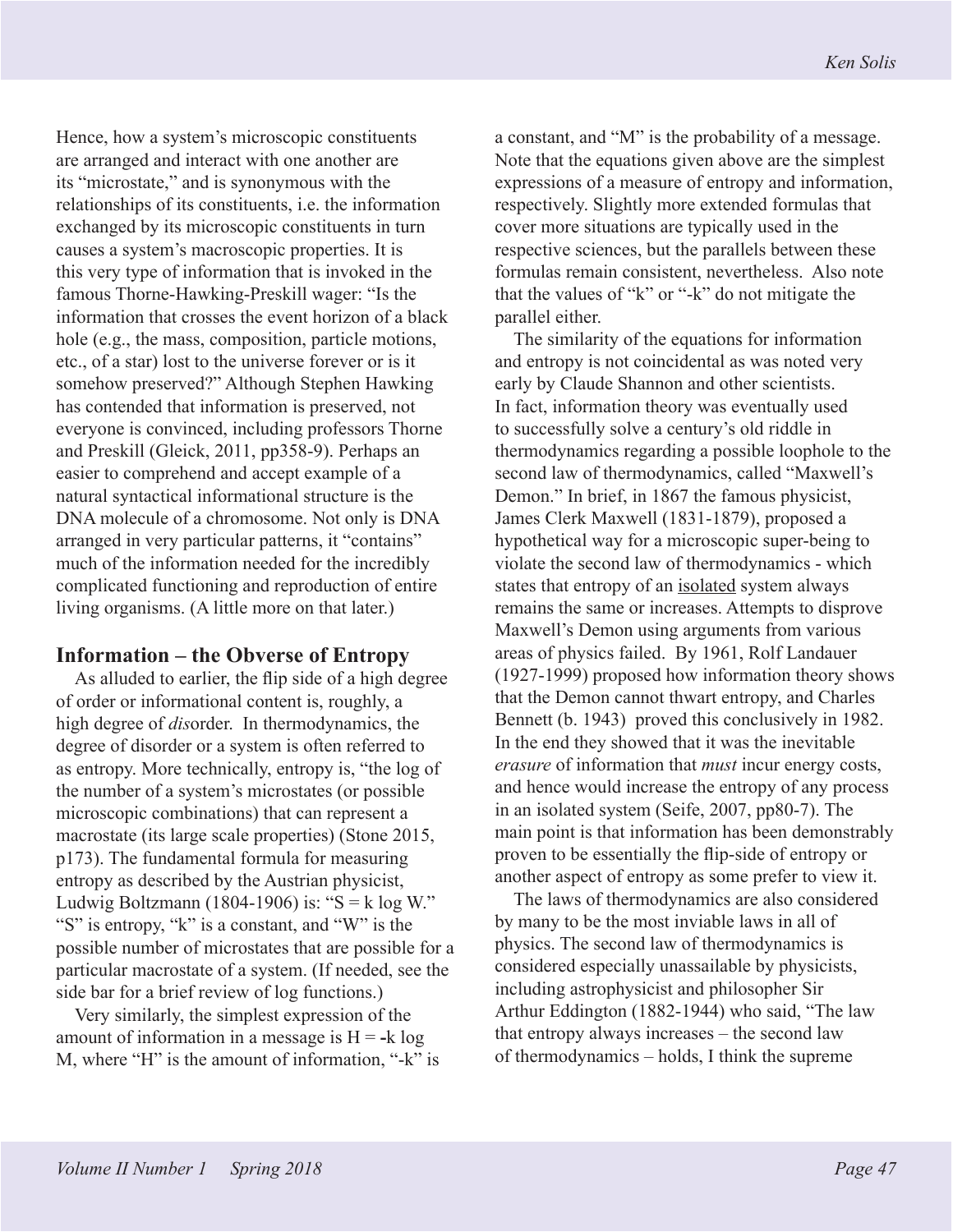position among the laws of Nature." (Seife, 2007, p34). Before proceeding, it should be restated that entropy of any *isolated* system must remain the same or increase – it can "never" decrease (a little more on "never" a bit later). Hence, it is possible to decrease the entropy of one part of a system, as long as that decrease is more than offset by an increase in the system's overall entropy. A star, for example, appears to decrease entropy or disorder when gravity causes the particles of a nebula to form a compact more organized sphere. That decrease in entropy is more than offset, however, by the subsequent emission of photons, neutrinos, and other particles back out into space (Chaisson, 2001, p73).

 The apparent "force" of entropy actually stems from raw statistical power. To illustrate, let us look at a functional car as an example of a small system with low entropy. As already noted, entropy is the log of the number of microstates (e.g., assemblages of car parts) that can represent a system's macrostate (overall properties of a *functional* car). According to Toyota, a car is comprised of about thirty thousand (3 x 10<sup>4</sup>) parts (see http://www.toyota.co.jp/en/ kids/faq/d/01/04/). For a car to work properly, the parts must relate to each other in a limited number of ways. You could, for example, change the seats around, or switch the lug nuts and still have a functioning car. Let's be charitable and say that there are about 10<sup>5</sup> ways to assemble a car's parts so that it is still in a functional macrostate. While one hundred thousand ways to assemble a working car from thirty thousand parts might seem like a large number of permutations, the *possible* number of ways to arrange over thirty thousand parts is an incredibly vast number. The mathematical formula for the number of possible permutations is a factorial of thirty thousand, or 30,000 x 29,999 x 29,998 x 29,997 x . . . 2 x1. Consider this: if there were only sixty parts to a car, the number of possible permutations for arranging the parts is  $8.32 \times 10^{81}$ , about the same as the number of particles in the observable universe (Seife, 2007, p65)! No wonder it is far easier to

take a car apart than it is to put it back together. Also, mathematically, a functioning car has very low entropy  $(S = k \log 10^5)$  when compared to a disassembled car with scattered parts  $(S = k \log n)$  $10^{381}$ .

It's important for us to note that entropy technically does not absolutely preclude the incredibly remote possibility of a car spontaneously forming all the right relationships to form a working car again. If the parts were floating in space in a box to keep the parts in close proximity, and an energy source was available to tighten bolts, etc., it is hypothetically possible for the car to come together again spontaneously to make a functioning car because the underlying physics are reversible. However, the statistical chance of this occurring is so miniscule, that the universe would long expire before there is a reasonable chance for this phenomenon to occur. Hence, the law that entropy "always" increases for a process, or a car "never" reassembles itself has a chance of being wrong, but it is statistically so miniscule that for all intensive purpose we can still say "always" and "never."

To further illustrate the mathematical statistical power of entropy, note that I only counted the large scale parts of the car and not the incredibly vast number of atoms and molecules that make up the car, and are also prone to other forms of disassociation from oxidation, ultraviolet light degradation, thermal motion, quantum fluctuations, etc. For example, if you included just the number of molecules in 3.5 tsp of water, the number of possible permutations for those molecules of water is over  $10$  to the  $10<sup>th</sup>$  power with 24 zeros after it. Now, imagine the number of molecules that constitute a car versus a teaspoon of water, and the number of possible permutations for the car molecules and atoms become incalculably enormous – the vast, vast majority being in a "nonfunctional-car macrostate." Nevertheless, somehow the forces inherent in our universe, made ever increasingly informationally rich structures and processes extant. Mathematically,  $H = -k \log n$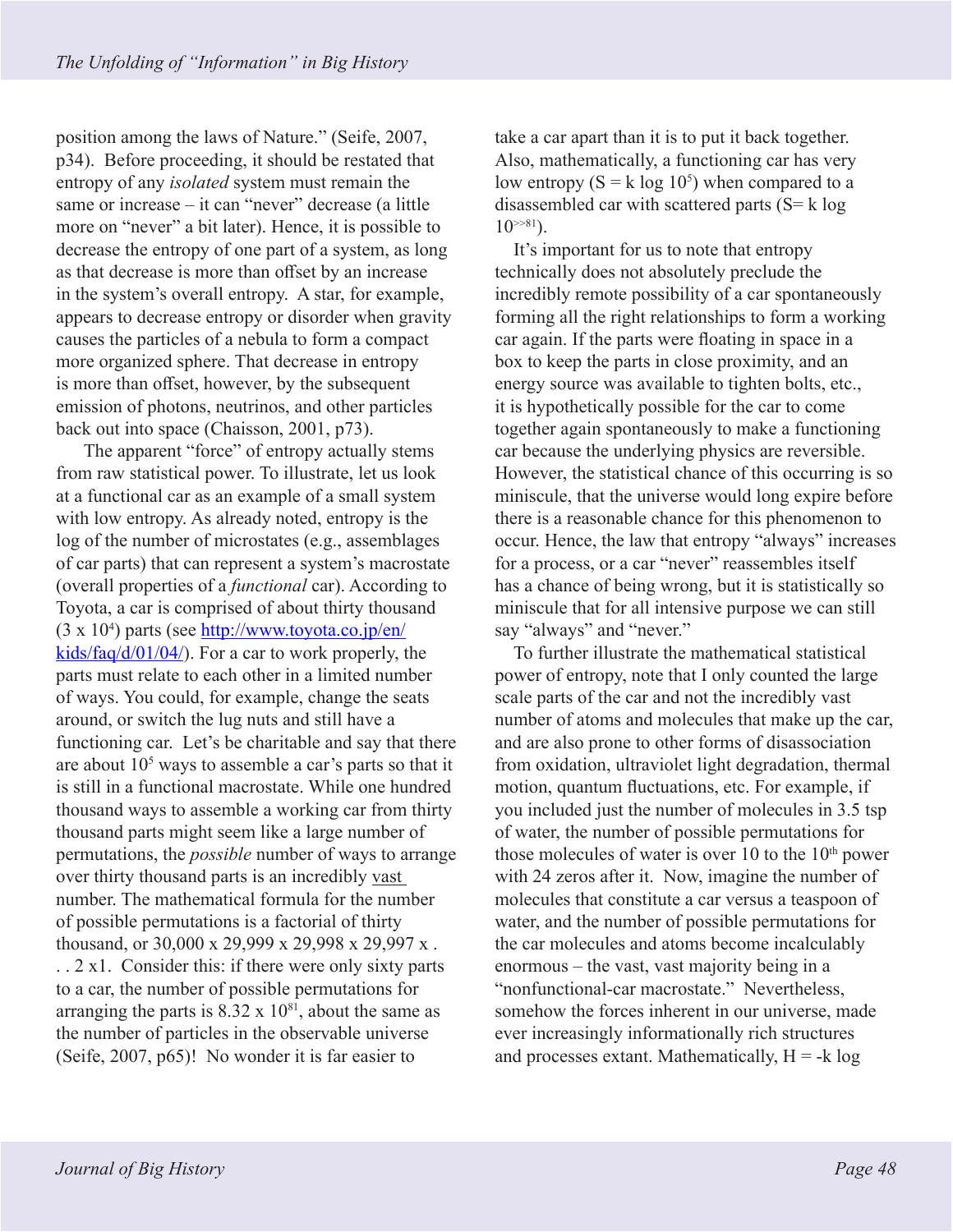M, where M, is the number of possible yes or no messages that define a structure or process (H). The more a structure's or process's constituents must be restricted or related, the more it is informationally enriched – the obverse of high entropy. Some people might even say that the structure or process is complex rather than informationally rich.

## **Complexity**

Perhaps the most amazing miracle of our universe is that despite the seeming raw statistical power of entropy, complex organized structures like stars, galaxies, planets, life, and ultimately, brains capable of pondering such things came into being. Indeed, as David Christian points out in his book of big history, *Maps of Time,* "The endless waltz of chaos and complexity provides one of this book's unifying themes" (Christian, 2011, p511). Hence, to better understand big history, we also need to better understand complexity, or complex systems if you prefer. However, even at the Santa Fe Institute (SFI), which specializes in the study of complexity, there is no universally agreed upon definition for a "complex system." A few of the definitions offered by complexity science experts who were interviewed for SFI's 2016 online course, "An Introduction to Complexity," include (Note, some definitions below have been slightly condensed from their exact verbiage):

- "A system that has a very sophisticated internal causal architecture that stores and processes information." Jim Crutchfield, University of California, Davis.
- "A system that has interactions, nonlinear elements in it, and usually have scaling properties like power laws or fractal properties embedded in them." John Rundle, University of California, Davis
- "A system with a bunch of entities that may not start out being diverse, but end up being diverse, are connected in some way (usually a network structure or some

spatial structure), and they get information through that network or spatial structure, but also sometimes get some global signals or information." (whew!) Scott Page, University of Michigan.

- "A system with many interacting components and the interactions between the components have nontrivial or nonlinear interactions and that leads to a system having unpredictable behavior." Stephanie Forrest, University of New Mexico
- "A system with a lot of interacting parts where something about the way those interacting parts behave is qualitatively different than the way they behave if you look at them individually." Doyne Farmer, University of Oxford
- "A system that contains enormous numbers of actors or agents that are interacting usually in a nonlinear fashion from which all kinds of multi-level behavior evolves so that there are emergent phenomena." Geoffrey West, Santa Fe Institute

What is common to all of these definitions is that they depend on describing various properties of a complex system, rather than a single, core characteristic. Indeed, noted big historian professor, Fred Spier, states in his book *Big History and the Future of Humanity*, "Because no generally accepted definition of 'complexity' appears to exist, I decided to tackle this problem by making an inventory of its major characteristics" He goes on to state, "... . a regime is more complex when more and more varied connections and interactions take place among increasing numbers of more varied building blocks." (Spier, 2015, pp48-9). Resorting to a definition based on characteristics, is not unique to "complexity," because "life," and "civilization," complex systems in themselves, are also defined by their properties, e.g., "life" is something that is able to metabolize, reproduce, and evolve. In regards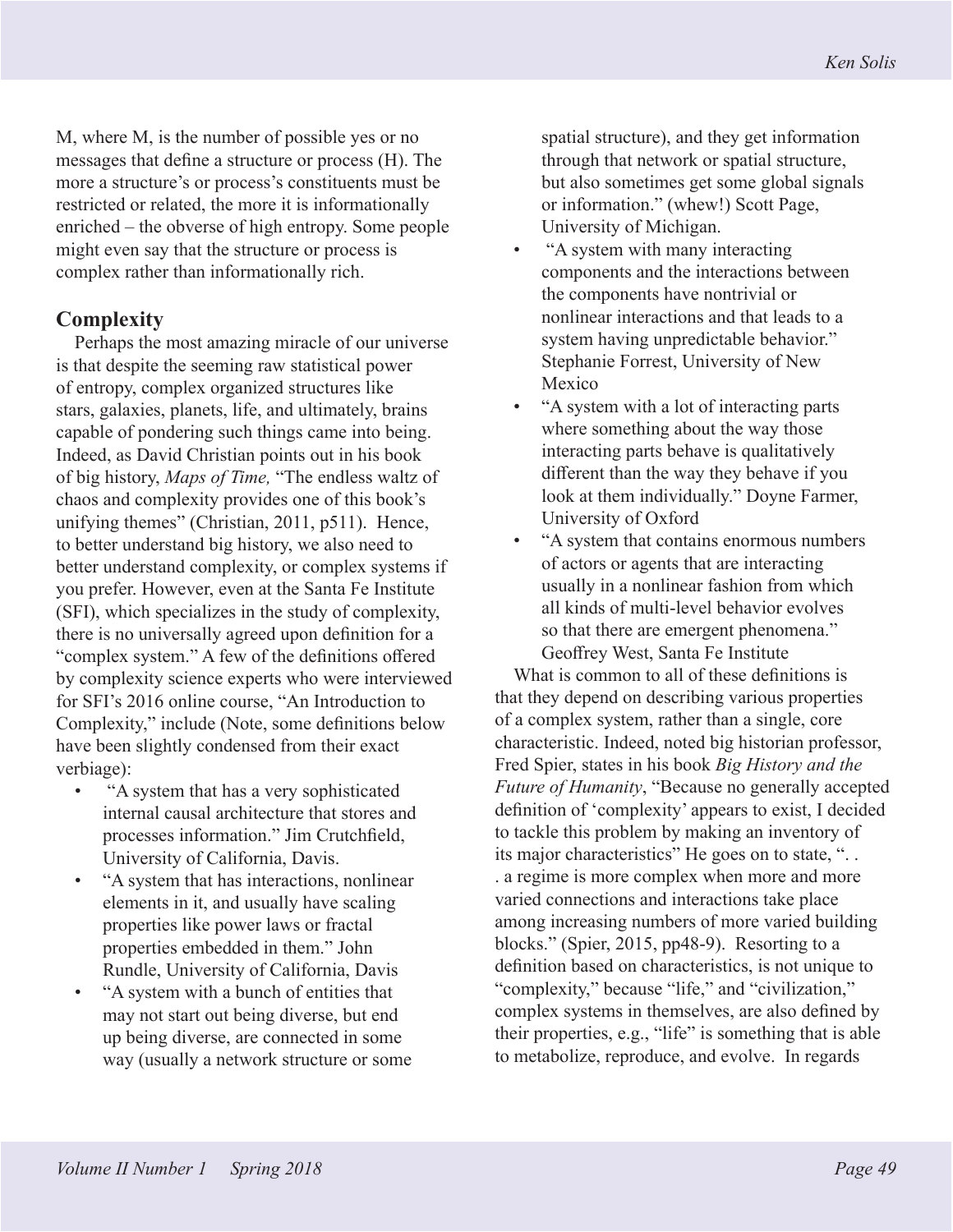to key characteristics of complex systems, at least two of the definitions from SFI faculty included the term "information." Nearly all the rest, including Spier's definition, include the terms "interacting" or "interactions," which is synonymous with the transfer of information from one entity to another - whether those entities are electrons exchanging photons with the nucleus, or the brain's hypothalamus interacting with the pituitary gland, which interacts with various other glands of the body. In other words, all of these definitions explicitly or implicitly include "information**"** as a key characteristic of complexity.

Note that none of these definitions included any mention of increased energy flow density through a system as an essential property of complexity, which Eric Chaisson convincingly demonstrated in his oft-cited book, *Cosmic Evolution* (Chaisson, 2001, p13). The exception is Spier, who does later discuss Chaisson's observation on this aspect of complexity (Spier, 2015 pp 53-64). Of course, the absence of "energy flow density" in those interviewed by SFI does not mean that Chaisson is amiss in noting and analyzing this phenomenon. It is more likely that he has discovered and quantified a unique and laudable insight into one of complexities key characteristics. Nevertheless, Chaisson also states that complexity can also be operationally defined "as a measure of the information needed to describe a system's structure and function." (Chaisson, 2001, p13). Hence, it is apparent that there is widespread consensus that information is a defining characteristic of complexity, even if it is often guised as "interactions." I will also assert that while energy flows are necessary for complexity to occur, it is not by itself sufficient. Information is also necessary and just as fundamental, if not more so. Consider: regardless of how finely tuned or how much energy is made to flow through the mended corpses that made up Frankenstein, the monster will never come to life. Too many proteins have denatured, the blood has clotted, neurons have withered, and too many cell membranes have lost their integrity. In short,

the many critical relationships or informational content of the body have been lost to entropy, and reanimation is not even remotely possible.

Therefore, it is the interwoven dance of at least the three fundamental ingredients of the universe: mass/ energy, fields of force, and information that makes complexity possible over the course and stage of space-time. It might be that there is yet some other ingredient(s) that eventually made complex structures and processes like life and minds possible. The origins of these ultimate expressions of information and complexity have yet to be fully satisfactorily explained although complexity science is especially working hard to understand the origins and aspects of complex systems. While acknowledging that I am not giving complexity science the attention it deserves, I propose that we nevertheless, go forward and look through an information-centric lens to examine at least a few of the phenomena that have transpired through big history.

### **The Big Bang – and then there was "1"**

Claude Shannon is credited with, along with many other aspects of information theory, determining that the most basic unit of information is a "bit" that is often represented by a binary digit -- a "0'" or a "1." A binary digit in turn represents any dichotomy such as "yes" or "no," "black" or "white," and even "existent" or "nonexistent." By analogy, we could state that at the instant of the Big Bang about 13.8 billion years ago, the cosmos went from a "0" to a "1" – John Wheeler's ultimate "It from bit." Still, the amount of information of the universe at  $10^{-43}$ seconds was "0" because the logarithm of 1 in any base is that value. Intuitionally this makes some sense because the initial completely undifferentiated nascent universe was also indeterminably small, and indeterminably hot (Fewster, 2016, p35). In fact, it was so hot that there weren't even any "particles" to form relationships and, hence, informational content.

According to current cosmological theories, the fundamental forces of nature, gravity, strong nuclear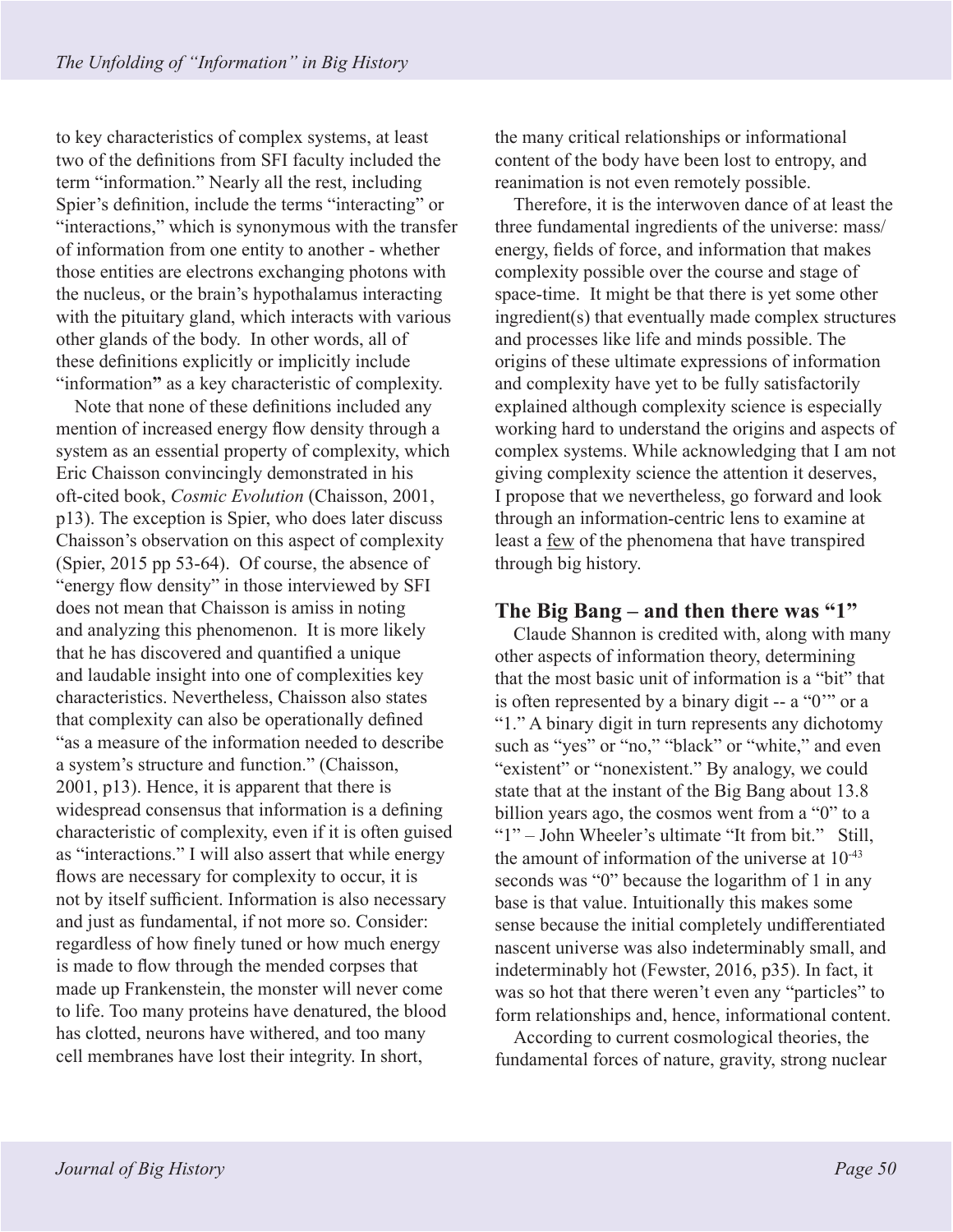force, electroweak force, and then the 13 various fundamental particles of the standard model like quarks, photons, electrons, etc., all "precipitate" from the early roiling universe between  $10^{-42}$  seconds and  $10^{-6}$  seconds (Fewster, 2016, p34-5). With each new "ingredient" to the universe, the informational content would seem to increase by some vast new quantity. In fact, physicists estimate about 1080 fundamental particles exist in the observable universe (Seife, 2007 p65). However, the estimated informational content of the universe is calculated to be somewhere between  $10^{90}$  and  $10^{120}$  bits because you must also include other parameters like the particles' velocities, spin, mass, etc. (Schumacher, 2015a, p287-8).

 An early example of interactions creating information is when hydrogen  $(\sim 75\%)$ , helium  $(-25%)$ , tiny amounts of deuterium  $(.01%)$  and even less lithium nuclei formed by about 3 minutes after the Big Bang (http://w.astro.berkeley.edu/~mwhite/ darkmatter/bbn.html). It is worthwhile noting that physicists are not in total agreement whether information can be technically created or destroyed. However, at least new "kinds" of information or new relationships occur over time. The quarks and gluons are now interacting in novel ways to comprise protons, neutrons, and combinations of them to form atomic nuclei. It is also worthwhile noting that the information increase caused by the formation of these components is not predicted by " $H = -k \log M$ ," because this formula works only if there were 2 different components that occurred with equal probability. The more general formula for the information content for an event that occurs with a different probability than a flip of a coin, i.e. other than a 50:50 chance, is " $H = -k$ log  $1/p(x)$ " where " $p(x)$ " is the probability of event "x" occurring (Stone, 2015, p36). This variation of informational quantity is also sometimes referred to as the "surprise" and often abbreviated as " $s(x)$ " rather than "H." To rephrase as Shannon might have stated: "The greater the surprise of a message, or

the less likely it is to occur, the greater it reduces informational uncertainty." In the parlance that I have been proposing, improbable information is also very "novel."

 This assertion is nicely illustrated by noting that the observed ratios of deuterium (one proton and one neutron in its nucleus) and helium nuclei that astrophysicists observe in interstellar space are the same as those that they calculated would have formed during a brief period early after the Big Bang: 0.0001 deuterium and 0.23 helium, the remainder being hydrogen and a tiny bit of lithium. (http://w.astro. berkeley.edu/~mwhite/darkmatter/bbn.html). The high "surprise" of that small presence of deuterium  $(log_2 1/.0001 = 13.29$  bits) helped to convince many cosmologists that the proposed Big Bang model was correct, i.e. the rare occurrence of deuterium and its accompanying high informational value was strong evidence that their theories were correct. Adding the informational "surprise" of the correct amount of predicted helium further substantiated the Big Bang theory  $(log_2 1/0.23 = 2.12$  bits), but not as much as detecting the predicted small amount of deuterium – at least from a purely informational theory perspective. (Note: for simplicity, the "-k" value was ignored as it is in many sources because it does not change the conclusions.)

### **The End of the Dark Age – Information Gets to Travel!**

If the proportion of deuterium to "regular" hydrogen and helium nuclei is disproportional, consider photons. Photons, one of the fundamental particles of the universe, outnumbered quarks and other particles by a factor of at least 1 *billion* to one after the annihilation of particles and antiparticles ceased about one second after the Big Bang (Christian, 2011, p25). Those photons and their distribution are represented by the "cosmic microwave background" (CMB) which was famously discovered by Penzias and Wilson in 1965, and later mapped by the COBE and WMAP satellites. The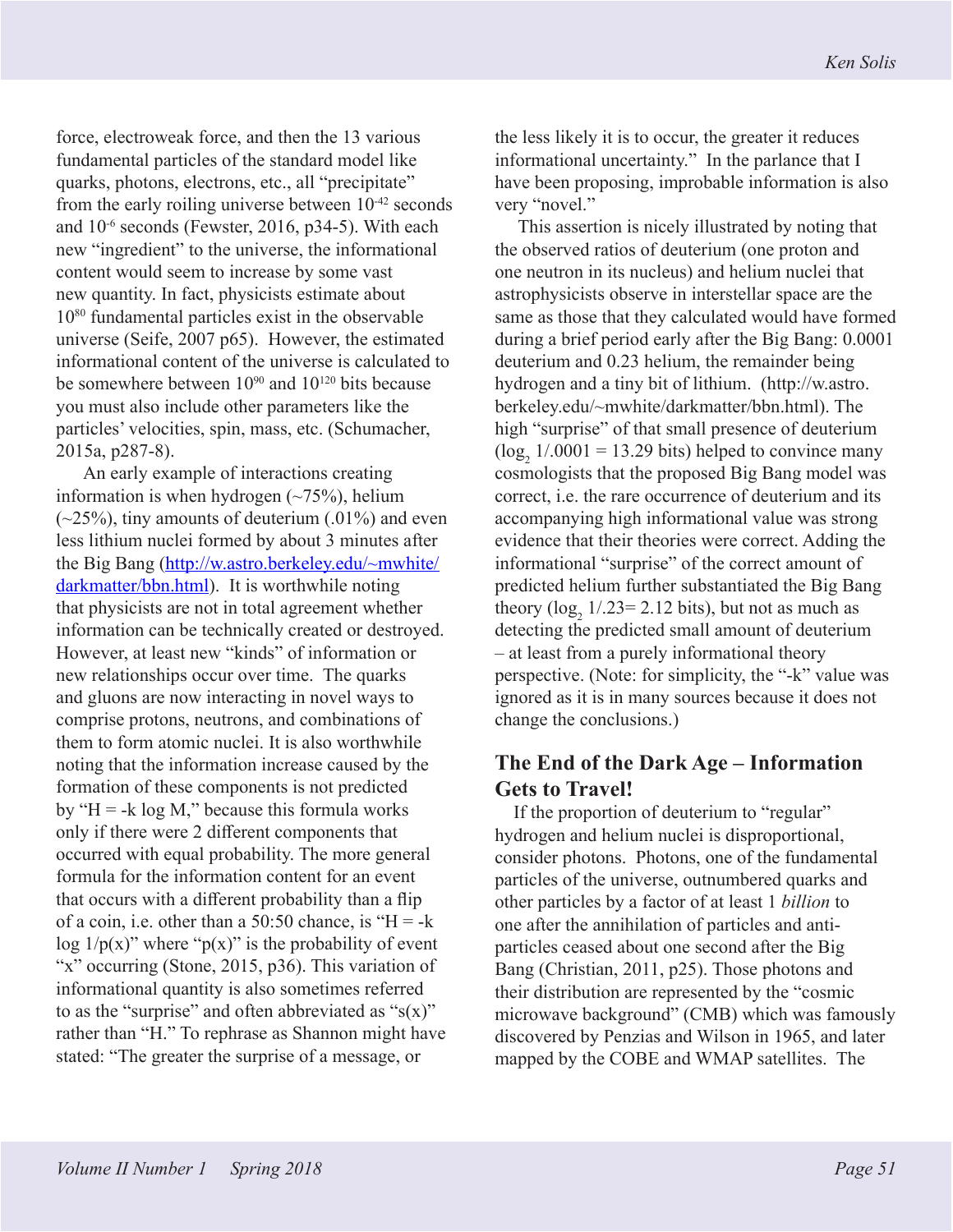CMB does not represent the "same" photons from the first moments after the Big Bang, but rather those that began to scatter 380,000 years later when the universe had cooled sufficiently to allow the freely roaming electrons to be captured by the nuclei to form complete atoms (Fewster, 2015 p34). With the capture of free electrons, the photons were not continually being absorbed and reemitted after traveling short distances. Now the photons could travel unimpeded not only through space, but through time as well such that some of them ended up on the radio antenna of Penzias and Wilson, or the detectors on board the COBE and WMAP satellites. This event 380,000 years after the Big Bang is called the end of the cosmic "dark age" (Spier, 2015, p90).

The photons that travelled through time and space for ~13.8 billion years to land on our detectors, not only gave us information about that event, they also demonstrate another feature of information – the fastest at which it can travel. Due to the constraints of known physics, the fastest that *anything* can travel is the speed of light through vacuum, about 300,000 kilometers per second. Another way to think of this fact is that nothing in one part of the universe can affect or relate to another part of the universe sooner than it takes a photon to travel that distance. As a side note, it is interesting that especially in the past, historians referred to time periods when there was paucity of or a decrease in information as a "dark age" such as the Greek or Medieval Dark Ages. In other words, we intuitively, or coincidentally at least, associate light with information.

Also, the estimation that only 1 in a billion elementary particles are *not* the nearly evenly scattered photons of the CMB indicates that a great amount of the universe's entropy was "created" right after the Big Bang. Besides being the obverse of information, entropy is also a measure of energy that is not available to do work – and energy to do work is necessary to make complex systems as Chaisson rigorously pointed out. Despite such a large dissipation of energy in the first moments after the

Big Bang, there were still enough energy differentials and concomitant low enough entropy to drive the creation of complex entities from stars to rain forests.

# **Increasing Complexity - the Gift of Information, Energy Flows & Time**

Over the next approximately 10 billion years, the fundamental forces and particles created after the Big Bang with the added assistance of dark matter (whatever that is) went on to form stars ca. 13.6 billion years ago (BYA), super nova ca. 13.5 $_{\rm BYA}$ , galaxies  $13.4<sub>BYA</sub>$  (Fewster, 2015, pp44-5), and at some point in time, planets. . Note that the sizes of these structures ranging from small asteroids to the eventual galaxy superclusters are vastly larger organized structures than the preceding atoms or nuclei of the primordial gas cloud. Gravity was the instrumental force for creating these much larger and more complex entities. At first, glance, this increase in order would seem to be a contradiction to the second law of thermodynamics which indicates that entropy will remain the same or increase with the passage of time. Recall, however, that *local* entropy can decrease as long as the universe's (the ultimate "isolated system") overall entropy increases.

Restated in terms of information, stars and galaxies require much more information to describe their structure and processes than would a similar amount of an amorphous gas cloud – like a nebula. Although, it would take a great deal of information to describe the relative positions, directions interactions, speeds of travel, compositions, etc. of each of the nebula's particles, it would require even more information to describe those same parameters, plus their ordering, more varied density, new interactions (informational or relational changes), and newly created particles, like carbon to name a few. This kind of analysis, although to a much more profound depth, led Erwin Schrödinger (1887-1961) of quantum mechanics fame, to call this process of localized ordering and informational increase as "negative entropy" in his book *What is Life?* (Schrödinger, 1967, p71).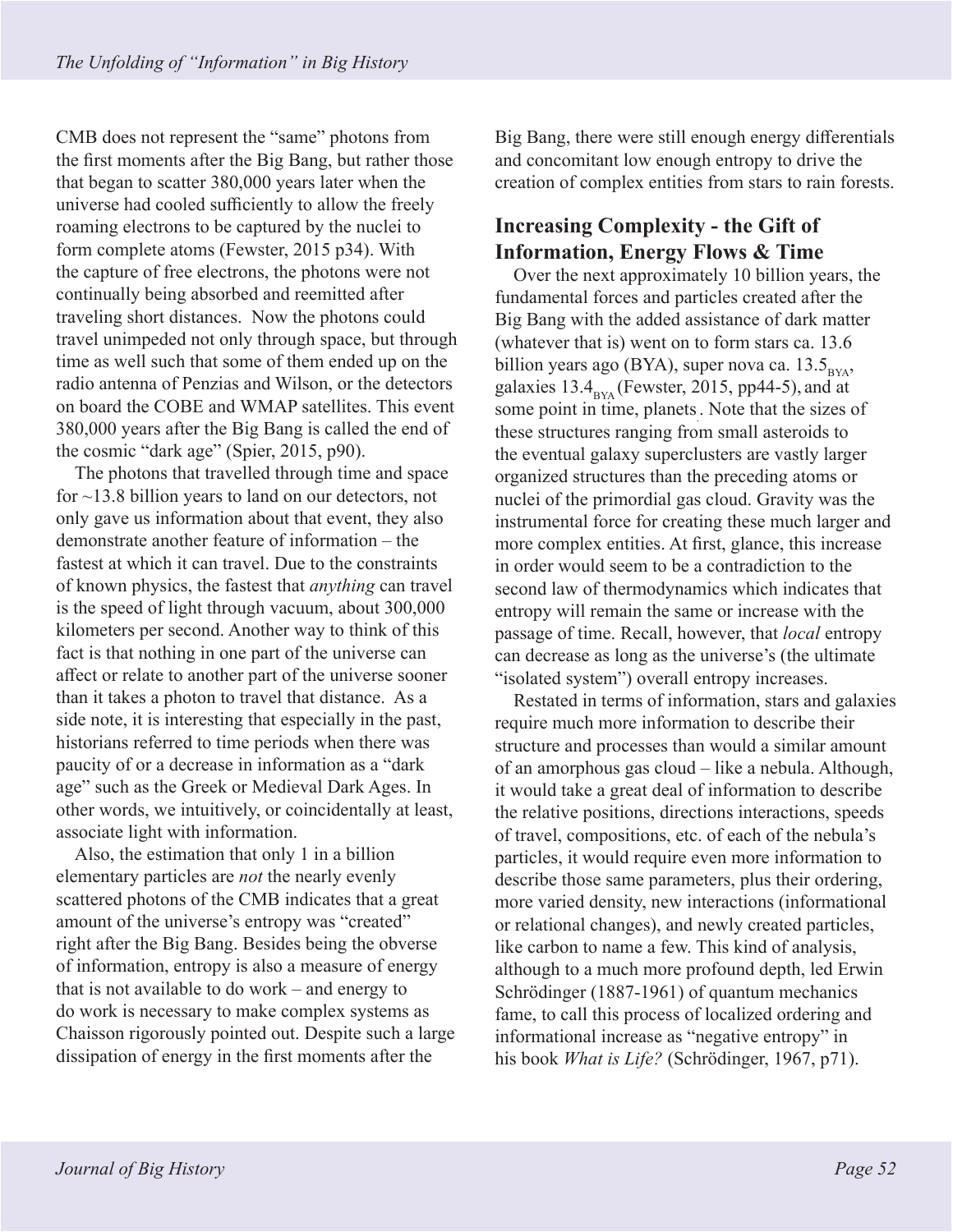The phrase was later shortened to "negentropy" by another physicist Léon Brillouin (1889-1969), in part to avoid the word "negative" with its associated connotations (http://www.informationphilosopher. com/solutions/scientists/brillouin/).

As briefly alluded to above and importantly for the future of complexity, stars increase the variety of nuclei, and eventually atoms, by forging elements up to iron in their cores, and elements up to uranium when they explode as supernova (Fewster, 2015, p63). Although the vast majority of elemental atoms in the universe are still hydrogen (about 90-92%) and helium (about 8-10%) (DeGrasse Tyson, 2004, p. 72), the remaining  $\sim$ 1% of the other approximately 90 natural elements are critical for the eventual creation of evermore complex structures and processes. The addition of the extra elements allows for a tremendous increase in the number of new possible relationships as the elements can combine with each other in innumerable ways – especially carbon which can form 10 million or more combinations with itself and other elements. Carbon also happens to be the highest element that can be forged in a star the size of our sun.

## **Life – Complexity takes Information Really Seriously**

Although there are admittedly remaining profoundly important mysteries, we can satisfactorily explain much about the structures and processes of the universe with the known constituents and forces of physics and chemistry. Indeed, especially to a nonphysicist like myself, it seems a staggering feat of accomplishment that scientists can accurately predict the magnetic strength of an electron to the  $12<sup>th</sup>$ decimal place (Pollock, 2001, p121), postulate what happened at 10-30 second after the beginning of the Big Bang, and so on. Nevertheless, another complex system that still defies satisfactory explanation confronts us every day we look in the mirror, play with our pet, or even squash a mosquito – life. Also, if you are still skeptical about information playing a

real role in complexity, life is the phenomenon where Chaisson's energy flow density via metabolism more obviously entwines with Shannon's informational flow via reproduction, evolution, and other functions of DNA and RNA.

But how did energy and informational flows come to be so complex in themselves, while also complexly entwined? Although hypotheses abound as to how life generally came to *be* shortly after the Earth cooled sufficiently for it to exist, no current theory satisfactorily entirely predicts how this complex phenomenon not only originated, but persisted and spread to a truly remarkable degree. David Christian said it well, "... but at the biological level of complexity, new rules appear as well. Living organisms operate according to distinctive and more open-ended rules of change, which are superimposed on the simpler and more deterministic rules of physics and chemistry." Also, "So to understand living things, we need a new paradigm, one that takes us beyond the rules of nuclear physics, chemistry, or geology and into the realm of biology" (Christian, 2011, p81). Professor Christian also seems to give primacy to high energy flows as the defining characteristic of complex life: "The rules of biology are made possible by the high degree of precision with which living organisms reproduce. Handling large energy flows are such a delicate task that it requires extremely precise mechanisms; the rule book for creating and re-creating such structures has to be complex, exact, and accurate" (Christian, 2011, p81). Admittedly, metabolism is one of the defining features of life and it has all the features that Christian mentions. However, I would assert that the information needed to realize the complex mechanisms of metabolism, as well as reproduction and evolution is co-equal to energy flows, if not paramount.

Admittedly, it is unlikely that complex interactions or information flows of complex systems would be possible without the other – high, finely tuned energy flows. They are tied together like a Gordian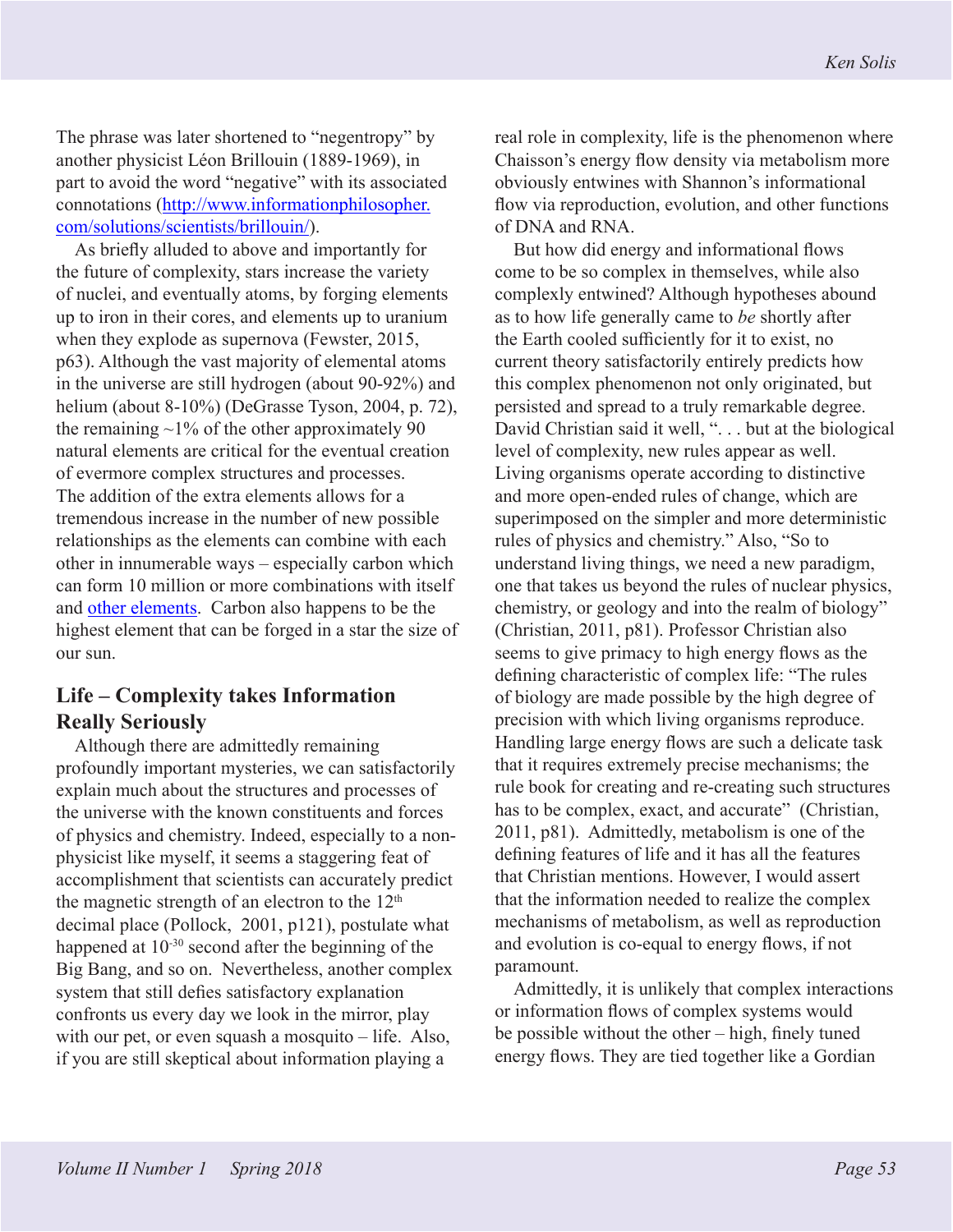knot. An organism perishes when either energy flows are insufficient (e.g., insufficient food, cyanide poisoning), or information flows are disrupted (e.g., neurodegenerative disorders, proteins denatured by high temperatures), or both (e.g., respiratory or circulatory failure). Nevertheless, aging and death itself is inevitable, not primarily due to failing energy flows, but because of the inexorable march of entropy which causes complex relationships to steadily degrade over time: the skin wrinkles and sags, the hair greys, bones become brittle, and, yes, the heart's output declines as well, but typically due to various changes in its tissues.

Yet, on the other hand one of the most profound miracles of life is that it can also repeatedly and faithfully renew its information virtually unchanged via reproduction despite entropy, even over billions of years as in the case of bacteria or archaea. A miracle of similar magnitude is that life has also diversified its informational content into literally 100's of millions of species over time, and with even greater degrees of complexity via evolution. That is, the information of life can both replicate itself accurately, while also occasionally varying its replication such that it has also increased its depth and breadth over time. In the final analysis, it would seem that life especially exemplifies that energy flow is the hand maiden of informational flow. If still in doubt, consider viruses – packets of information that hijack a "true" life form's metabolism to reproduce itself. Note that there is no known equivalent entity constituted primarily of an energy structure like a mitochondrion that hijacks a true life form's informational contents to reproduce.

Admittedly, one of the advantages of energy flows in complex systems is that it is more readily calculably quantified – and scientists are often understandably enamored with mathematics and its quantitative predictions. Even from an informational centric viewpoint this love affair makes sense: math is but the very precise pronouncement of how relationships work and often makes these

pronouncements much more scientifically testable. While energy flow densities can sometimes be precisely predicted and stated in mathematical terms, the mathematics associated with information theory often predict limits rather than exact quantities of informational content, change, effects of noise (informational interference), and other parameters.

One example of information theory's ability to predict limitations is in regards to determining the minimum number of symbols or codes needed to convey a message. To illustrate, DNA is fundamentally a set of codes that directs the reproduction and many of the functions of living organisms. One very common type of DNA based instruction is how to sequence any of the up to twenty amino acids available to make particular proteins. To determine the minimum number of bits required to represent or code for these twenty amino acids, you must also have a code for the command to "start" and "stop" making the protein. To determine the minimum number of needed codes, you take the  $\log_2$  of twenty-two, which equals 4.46 bits. Pragmatically, you can't use 0.46 of a symbol to represent a bit, so DNA has to round up to at least five bits to represent the twenty-two necessary codes. As it turns out, DNA uses four different nucleotides abbreviated as A (adenine), G (guanine), C (cytosine), and T (thymine) in sets of three to comprise those codes. For example, the DNA code "GGU" represents the amino acid glycine. The possible number of permutations of four nucleotides in sets of three is equal to  $4^3$  or sixty-four. The  $\log_2$ of sixty-four is six bits. Six bits is greater than five bits, which means that the DNA coding for protein synthesis satisfies the rule for the *minimum* number of codes necessary for a message, which in this case is a completed protein.

If nature was solely concerned with efficiency, it might have instead chosen to use codes comprised of five nucleotides in sets of two, which gives you 25 possible codes or exactly five bits. However, life has to worry about more than efficiency. As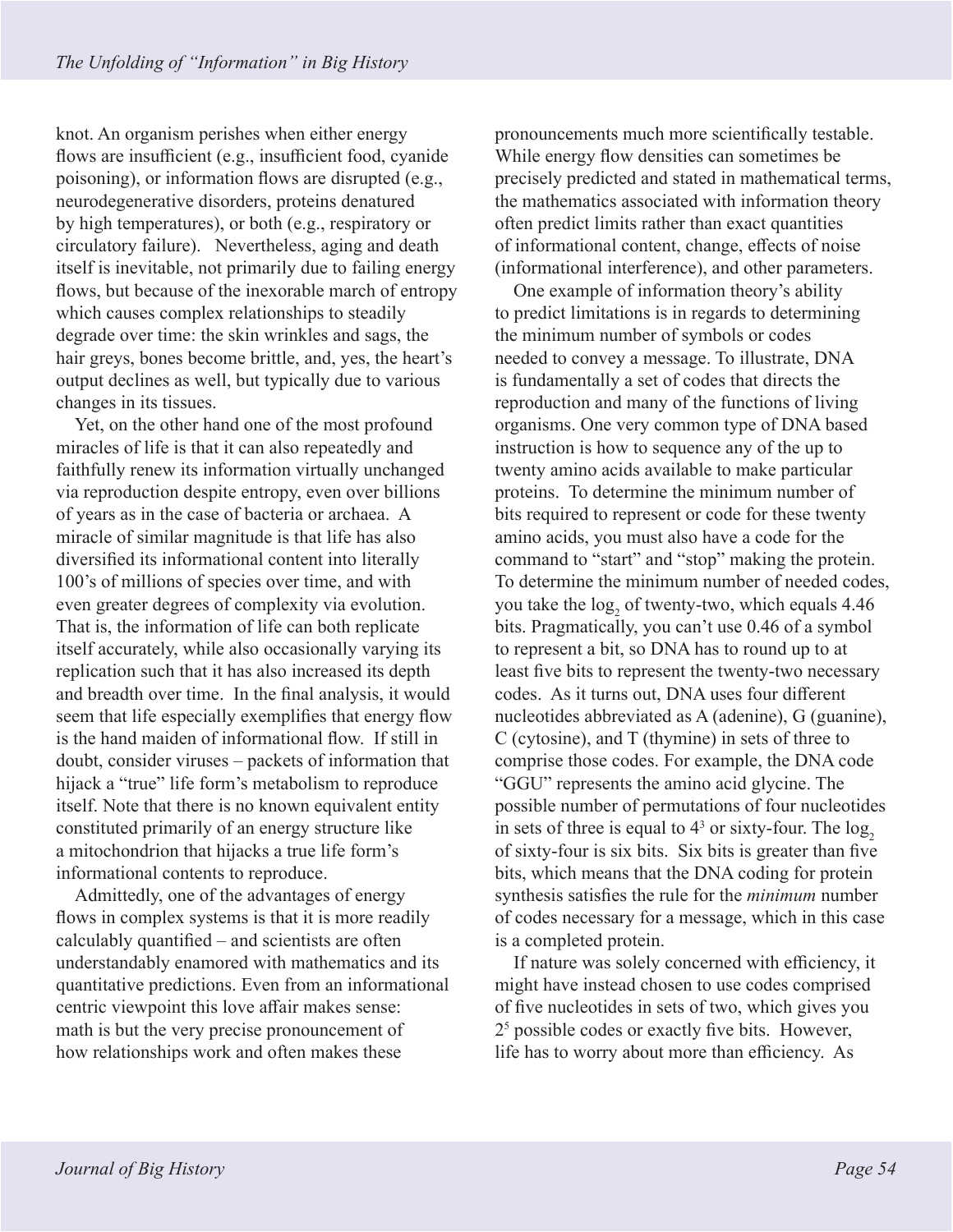Shannon would state, life also has to contend with the "noise" in the signal channel. In this case the cellular cytoplasm for prokaryotes (bacteria and archae) or the cell's nucleus for eukaryotes (other life forms) is the communication channel, between DNA and the environment. Reactive chemicals, radiation, and thermal motion, to name a few factors, are some of the sources of noise that can cause an unintended change in DNA's code sequences. Having six bits of code rather than the minimum five bits allows for increased redundancy in the code so that not all noise induced changes of the DNA (i.e. mutations) lead to potentially harmful alterations in protein synthesis. Glycine, as an example, is symbolized by GGG, GGA, GGT, as well as GGU. Similarly, other amino acids and the "stop-making-the-protein" codes are also represented with several similar sequences. Hence, an inadvertent change in one nucleotide does not always result in the dysfunction or even death of an organism from an altered protein.

Information theory can also provide other insights into life such as why the exchange of DNA via sex might have evolutionary advantages over relying primarily on mutations as in asexual organisms (Stone, 2015, pp.188-193), and the upper limits of mutations that early precursor molecules for life would be able to tolerate without failing to reproduce – the so called Eigen error catastrophe. (Schumacher, 2015, pp156-8). However, at this time at least, we must concede that there is not a quick, clear correlation between the number of genes, which are rough "units" of DNA information, and the complexity of an organism. A recent study, for example, determined that the human genome contains less than 20,000 genes, which is far fewer than that of a water flea which has 31,000 genes (https://www.popsci.com/article/science/humansmay-have-fewer-genes-worms). Even though this apparent paradox might be explained by other factors such as it is also *how* genes are controlled by non-protein coding regions of DNA that defines an organism's complexity, an easy and seemingly

obvious metric for measuring the complexity of an organism is not as readily available as Chaisson's energy flow densities – at least at this time.

# **The Brain – The Ultimate in Complexity and Information Processing**

If complexity is best measured by energy flow density, then the brains of humans and other "higher" animals surely qualifies as among the most complex systems based on that metric alone. As calculated by Professor Chaisson, the brain uses about 150,000 ergs/sec/gm whereas the body overall uses about 20,000 ergs/sec/gm, or about 7.5 times the body's average (Chaisson, 2001, pp138-9). However, the design and purpose of the brain is not to simply expend energy, but rather to access, process, store, and transmit information. Again, energy flow is serving the needs of information flow for both the design and function of a complex system.

The biological-based neurosciences and information sciences have gone a long way to describe many of the secrets of how the brain works. We know much about what area(s) of the brain serve which functions, how stimulated neurons transmit electrical potentials down their length to cause the release of varied chemicals at its far ends to pass on a signal to the next neuron, that the brain can only process and retain about 2.5 bits of one type of sensory information at any given moment (Schumacher, 2015a, p171), and so much more. In fact, there is a sophisticated level of research called "computational neuroscience" dedicated to applying information theory to the workings of neurons and large neural systems (Stone, 2015, p195).

Nevertheless, when you consider higher functions of a brain as advanced as a human's, we still have a "black box" of complexity from which emerges incredibly surprising phenomena like self-awareness, emotions and other subjective experiences, future anticipation, past reflection, and abstract problem solving to name a few. If you were some disembodied, detached super-physicist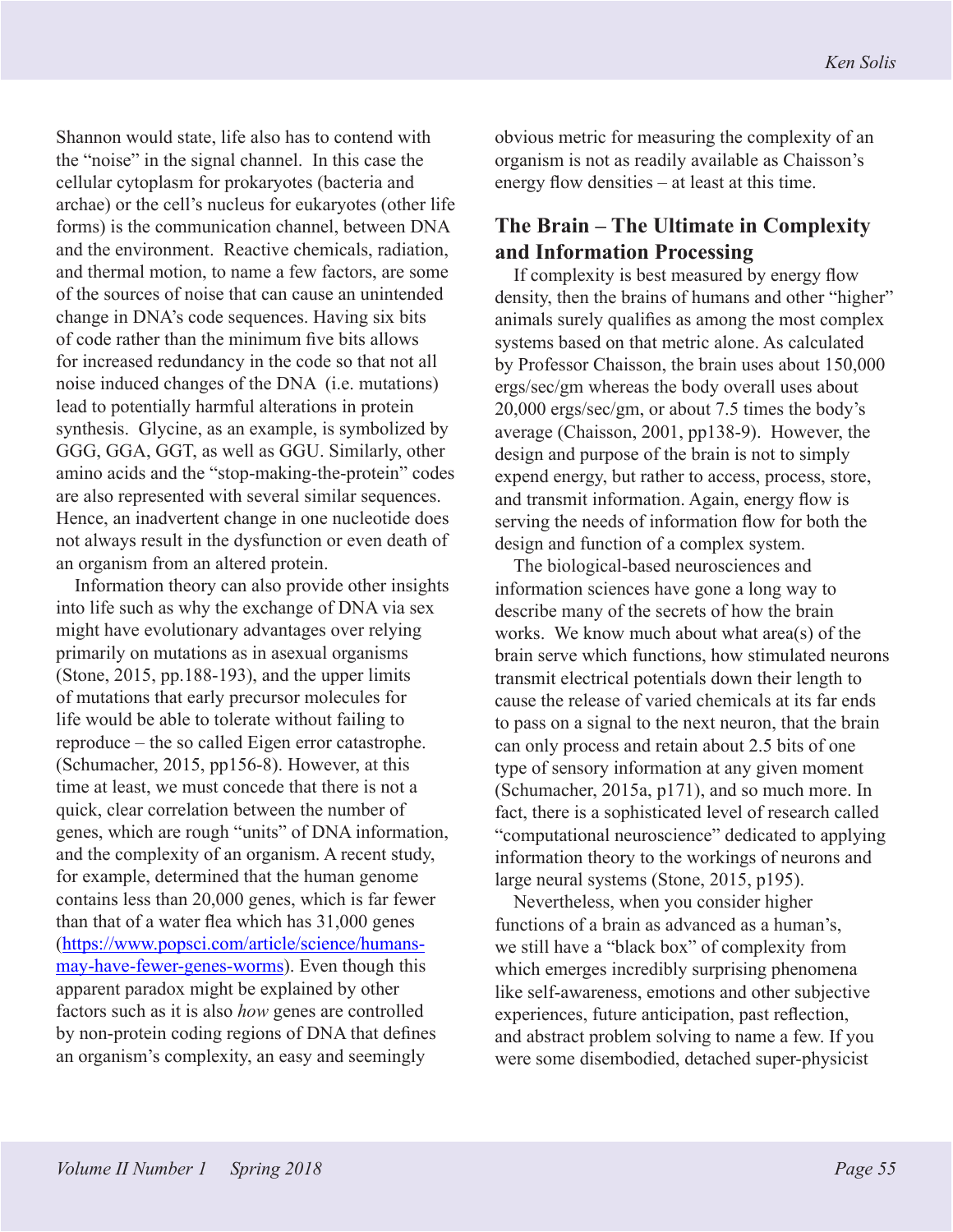present at the Big Bang, would you be able to predict that the various fundamental particles and forces of nature could relate together in just the right way to eventually create such strange phenomena? Furthermore, while these higher functions remain a fundamentally deep mystery, it is much more likely a manifestation of informational processing, integration, and feedback loops, than a result of finely tuned energy flows, even if the latter is a prerequisite.

### **Humans Take Information and Complexity for a Ride**

One of the most important "tricks" of the human brain is its advanced ability to turn syntactical information into semantical information. To reiterate from earlier, syntactical information is the raw ordered structures and processes "out there" in the world, whether it was created by a natural process or another "agent." The human ability to apprehend syntactical information, process it via the brain, give it rich semantical content, and then communicate that information to others was possibly the single greatest set of related abilities that led to us eventually dominating the planet – for better and for worse. As mentioned earlier, semantics began when the first organism detected something within itself or in its surrounding environment, and responded to it in some manner, e.g., it sensed a depletion of nutrients and slowed its metabolism. At this simple level, you might feel that it is a stretch to claim that the syntactical information it gained from its environment caused a simple organism to "purposely" slow energy expenditure when the information flow was likely a fairly direct, even if long, sequence of chemical reactions. However, as life diversified, some forms increased the complexity associated with detecting, processing, responding, and eventually becoming aware of at least some information to which it was exposed. Subsequently, the meaning of semantics becomes ever more meaningful in itself. Somewhere during evolution, at least by the time a central nervous system

develops, it becomes ever more difficult to trace a clear path of syntactical relationships from sensory input to some output that doesn't beg us to identify other phenomena, like awareness, anticipation, memory, etc. Information becomes not just a series of morphing relationships, but morphs itself into an agent for which information of its external and internal environment carries ever deeper, and dare I say, more complex meaning.

Humans seem to be the epitome of conscious agents and are able to give semantical content to even the simplest syntactical sensory data. Religious symbols, national flags, and the musical notes of "Taps," are but a few examples of humans communicating abstract, rich information from one to another via fairly simple symbols or signals. The beginning of this "symbolic thinking" began for certain by the time of the earliest cave paintings around 38,000 b.c.e. (https://www.nytimes. com/2014/10/09/science/ancient-indonesian-findmay-rival-oldest-known-cave-art.html ). It is possible, however, that it began as early as about 80,000 b.c.e. as suggested by the presence of ochre, likely used for body decorative purposes, that was discovered in a cave in South Africa (http://www. nytimes.com/2002/02/26/science/when-humansbecame-human.html ).

The earliest evidence of symbolic communication is visual because pigments on walls, or materials like ochre in protected areas were able to survive the passage of considerable time. However, humans have historically used complicated and ephemeral sounds to communicate most of its information to others, and likely did so at least as early as our use of visual symbols. Despite its transient nature, the choice of using varying sound waves to communicate makes sense from a physics and environmental perspective. First, sound travels quickly, about 1,000 feet or 330 meters per second. Another option might be odors, but the speed of travel would be limited by wind speed and thermal motion. Another option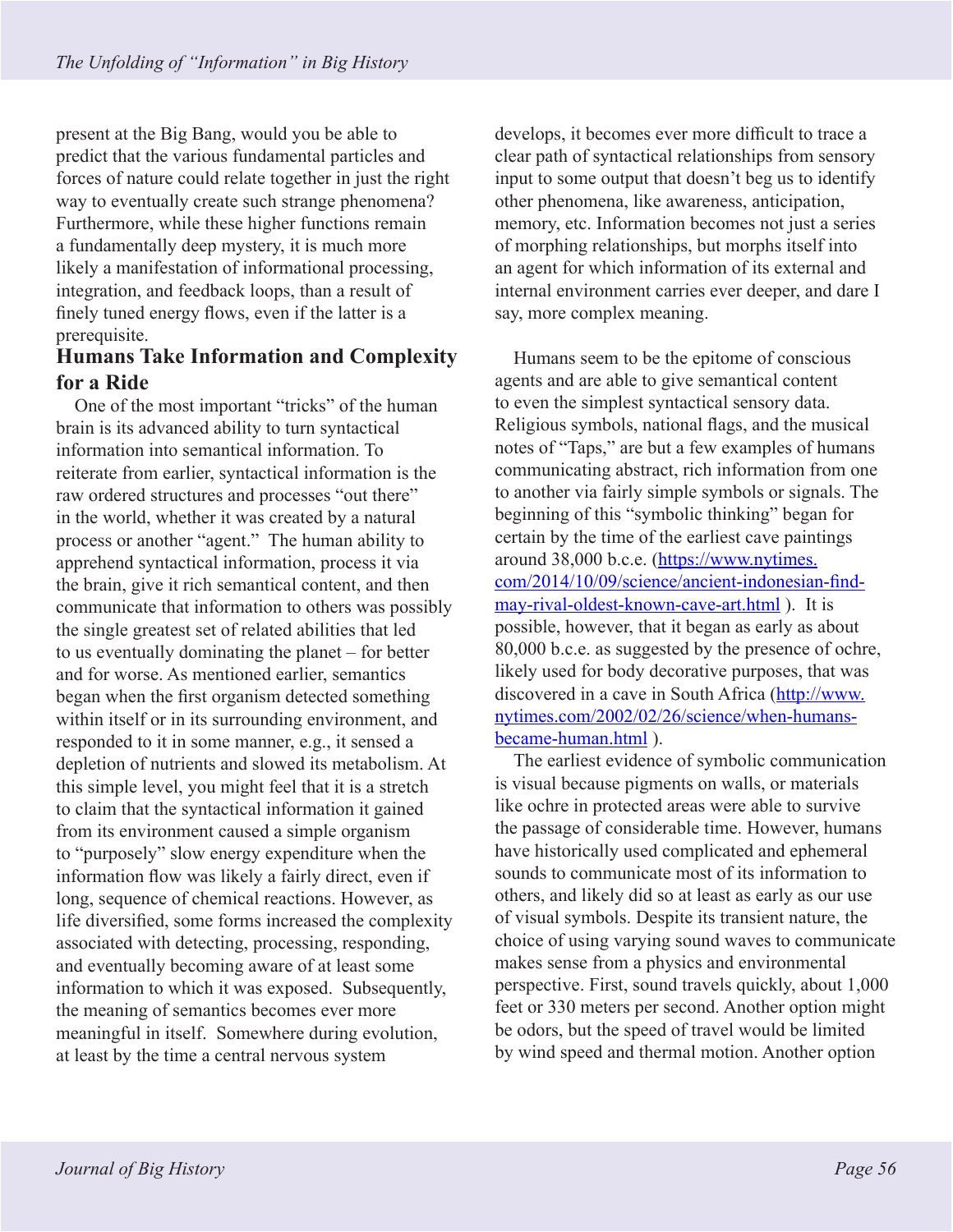would be the fastest possible option, light. However, light waves are easily reduced or entirely blocked by common things in the terrestrial environment like plants, rocks, and hills. Also, because we don't have an organ or tissue that emits light, like a firefly or angler fish, communication by this modality doesn't work in the dark of night. Touch, another sophisticated sense, is used for some communication, but is obviously limited in extent by one's reach. Therefore, the speed and transmissibility of sound make it a good choice for warning, finding, and generally informing others.

The human body is also designed to emit a much larger variety of sounds than light (e.g., skin color change) or odors (e.g., pheromones) and, therefore, can communicate a much greater variety of messages which can even be nuanced by inflection, musicality, loudness, sound order, and other variables. Finally, we can change and exchange the utterance of sounds much faster than we can change colors or odors. In the parlance of information, the ordered utterance of changing sound waves allowed for the faster and omnidirectional communication of bits of information through space with less interference from background noise. It also allowed for a greater diversity of bits of information to be quickly communicated. Finally, although various species communicate to each other by changes in light waves or patterns, odors, touch, various sounds, and sometimes by even other means (e.g., bioelectrical fields), it was the progressive evolution of an ever richer use of sounds that would eventually become "language." The semantical richness of language in turn made us capable of a much greater range and depth of "collective learning" compared to other life forms (Christian, 2011, p146-7).

But still, there is that ephemeral problem. While sound travels well through a reasonable range of space, it does not travel well through time. Oral traditions do mitigate this problem, but rely on the memories of a chain of individuals which can introduce a significant amount of noise so that

the original information becomes corrupted, as it commonly does with social gossip. Humans developed techniques to reduce the noise of memory through the use of meter, rhymes, repetition, musicality, and other means to better communicate lengthy bits of information, like the Homeric epics, to later generations (Gleick, 2011, pp34-5). Still, having an informational medium as rich as vocal sounds, but as long lasting as visual signs would potentially convey much more information, with less alterations from memory noise, to more people over longer periods of time. In other words, it would be nice to have a way for the collective learning from one generation to be more accurately and extensively passed onto the future ones. Restated as the core central theme of this paper, it would be advantageous for humans to be able to more permanently, richly, extensively, and reliably communicate learned relational data to others over greater distances of space as well as time. Enter the written language.

Creating a rich written language is a rare and apparently difficult achievement. It was created from "scratch" only three, possibly four times in human history: by the Sumerian, Chinese, Mayan, and possibly the Egyptians. Whether Egyptians developed writing independent of Sumeria is a matter of contention among historians (Parker, 1986, pp50-1, 262). As you can tell from the names of its originators, the development of writing apparently requires a "high" civilization as a cultural milieu. Civilizations in turn are dependent on the development of agriculture. Writing or even other forms of semantically rich visual communication, like the Inca knotted ropes (Quipus) never began in hunter-gatherer or pastoral nomad societies. This sequence of events nicely illustrates the interplay that occurs between information and energy flows for promoting the development of complex systems. To wit, agriculture's primary role is to increase the availability, reliability, and locality of energy flows from the sun to humans via the cultivation of plants, and the utilization and consumption of domesticated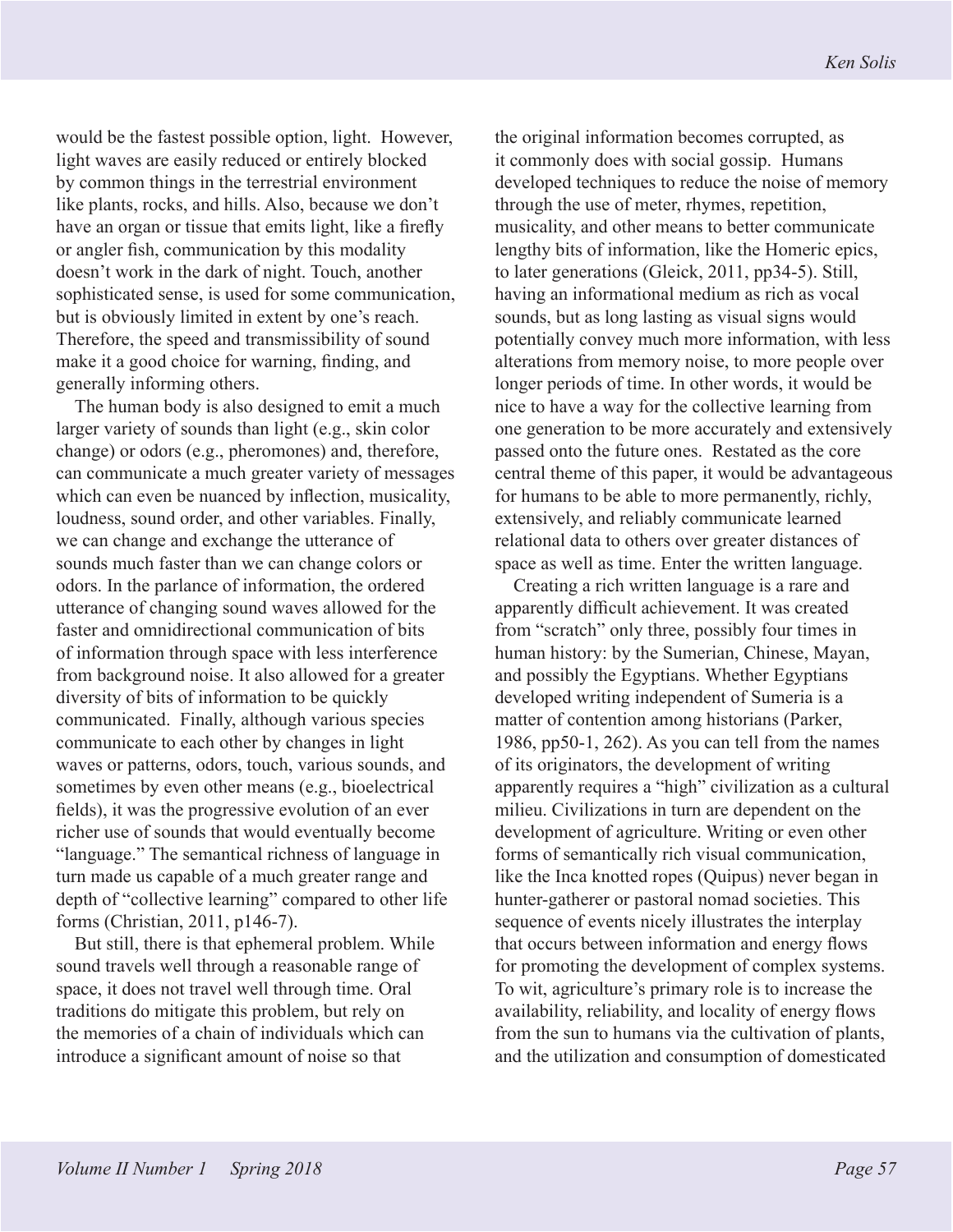animals. This increase in energy flow, in turn made possible the development of civilizations, which used this energy to increase its relational or informational complexity via a more divided and hierarchal social structure, increasingly sophisticated material goods, and grand architecture, to name a few of its salient features. Civilization in turn found it necessary to develop a better way to record information for pragmatic purposes like inventories, taxation, the coordination of work or war projects, as well as for spiritual, aesthetic, and other reasons.

Writing went through substantial improvements over its subsequent history in regards to its cost, portability, decreased errors in reproduction, ease of manufacture and access. Think clay tablets versus papyrus or paper, scrolls versus codex, and writing advancements like the invention of the alphabet, word spacing, Carolingian miniscule, and punctuation. Perhaps the most important improvement responsible for propelling the next great leap in human social complexity was the invention of the printing press by the Chinese in the first century, c.e. (Fewster, 2016, p267) which was then improved further by the European, Johannes Gutenberg, around 1440 c.e. The improved the printing press together with the more printing-pressfriendly Western alphabet, subsequently increased collective learning by several magnitudes for all the reasons given above. Once again the invention of the Gutenberg printing press and the subsequent sequence of major events help to illustrate the interplay between energy and informational flows that can occur and result in increased complexity.

First, the printing press fundamentally made information flows through societies much more efficient, and thereby pervasive. Arguably, the first major impact from the printing press was its effect on the Catholic religion in Europe. The widespread printing of both diversified religious views and the Bible itself into its traditional Latin as well as vernacular languages made it essentially impossible for the Catholic Church to monopolize

Biblical information as it had before. Subsequently, it could not fully quell the informational variants of the "word of God," (heresies) as it had with earlier movements like the Albigensians, Gnostics, Monophysites, and others. This spread of diversified religious information in Europe certainly did add new complexities to the political and spiritual structures and processes of the continent, not to mention the catastrophic Thirty Years' War (1618 - 1648). However, it would likely be hard to argue that the increased European religious diversification that was promoted by the printing press created any novel social complexities that weren't already present in other locales, even within Europe. For example, the Iberian peninsula had long been religiously diversified with Muslims, Christians, and Jews living together under the Umayyads. the Indian subcontinent in particular was already host to an even more diversified mixture of Hindus, Muslims, Jains, Buddhists, and the early Sikhs. Complexity changed at a much greater rate, however, when books helped to both precipitate and more quickly disseminate two of the major revolutions in human history: the scientific and industrial revolutions.

The scientific revolution was informationally driven. Although, a more rigorous scientific way of understanding the world had earlier beginnings, like Copernicus' (1473-1543) publication of *De revolutionibus orbium coelestium* in 1543, it arguably began in earnest with the empirical studies of Galileo (1564-1642) and the printing of Francis Bacon's (1561-1626) *Novum Organum Scientiarium*. Both of these events occurred in the first quarter of the 1600's and modern science gained steady momentum from that time forward. Importantly, Galileo's work and Bacon's treatise demonstrated and carefully explained, respectively, a more rigorous way to determine if a rational proposal about how the universe works does indeed coincide with reality empirically. In raw informational terms, does 10111 "+" 01001 "=" 1011101001 *as predicted* or not? (Note: this example is purely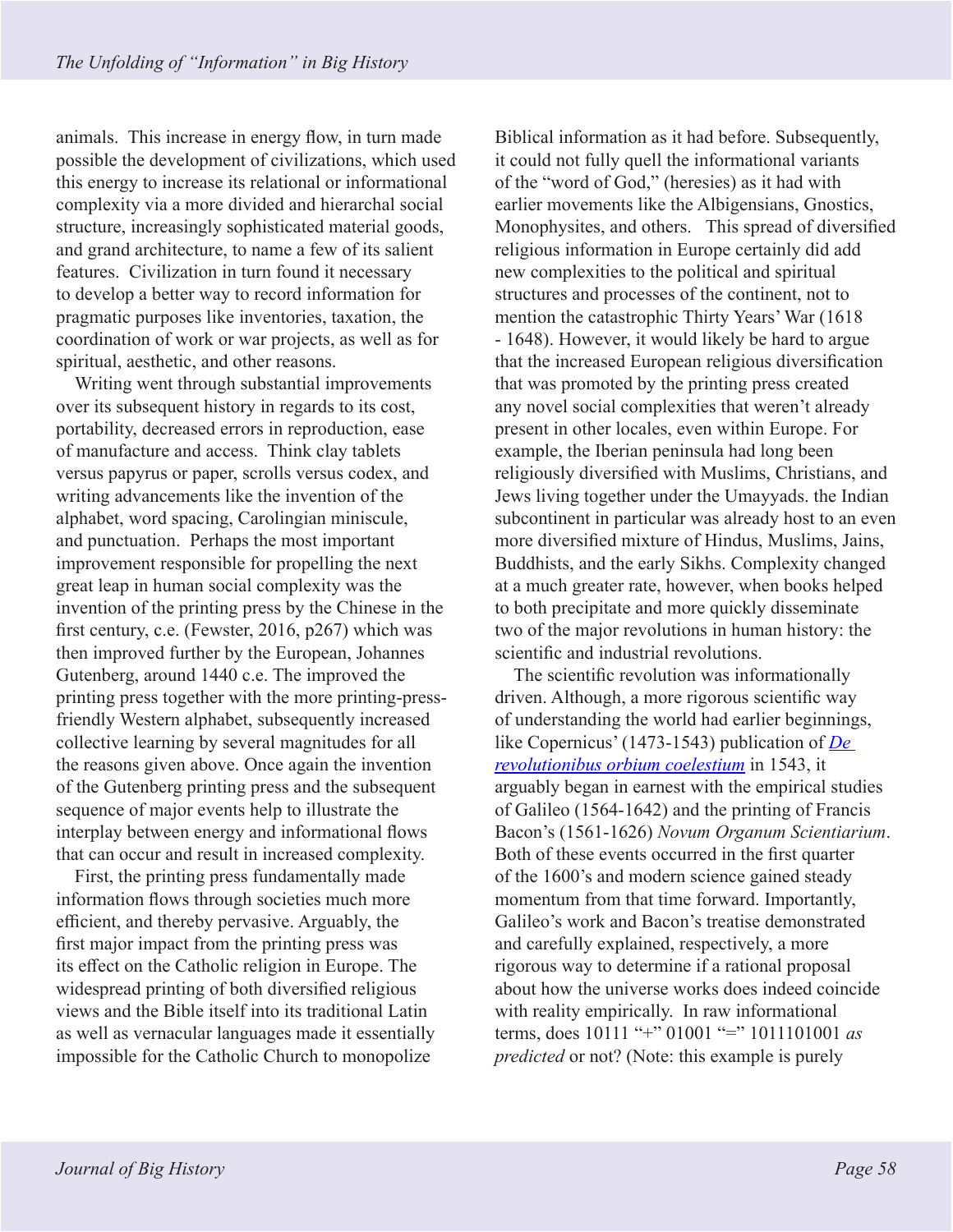fictional and oversimplified, but simply meant to illustrate a general point.) Once the works of Galileo and especially Isaac Newton (1642-1727) proved the success of this approach, major shifts in informational authority (e.g., church versus scientific community), the rate of progress, and institutional changes began to accelerate. Information flows were also augmented by extending our senses, at first visually with the inventions of the telescope and later the microscope. Later inventions not only augmented the information we gain from our existing senses like hearing, sense of time and direction, but also extended our ability to gain information from phenomena that are entirely removed from our senses, e.g., radio waves, magnetism, radioactivity, x-rays.

Another important "revolution" that must be mentioned, even if only briefly because of its huge impact, is the "Columbian exchange." That is, the beginning of the first truly global exchange of information, people, and materials that began with Columbus' voyage in 1492. The exchange rates, variety of items, and trade distances would quickly eclipse those of earlier trade networks like the "silk road." To some extent even energy flows increased somewhat as calorie rich crops like the potato and sugar cane were cultivated in new lands.

# **The Modern Age – Information & Energy Positive Feedback Loops**

Still, the scientific and Columbian exchange revolutions did not appreciably change the dayto-day lives of the great majority of people in the Old World (Christian, 2008, p220). While a myriad number of reasons for a greatly accelerated rate of change can be forwarded, the key reason is the onset of the industrial revolution in the mid-18<sup>th</sup> century. England, the first industrialized country, added a substantial increase in energy flow rates with the invention of the steam engine and many other inventions that harnessed the energy of its readily accessible coal.

With the already extant printing press, a more widely educated population, global exchange networks, and scientific method, a positive feedback loop was created where an improvement in one invention led to a cascading fount of other improved and diverse inventions, which led to even more innovations, which rapidly spread to other parts of the globe where differences in culture, resources, or simple intellectual talent could add to innovations further. Science and an educated populace were key players even early on in this feedback loop and the industrial revolution quickly morphed into the technological revolution – industry combined with science if you will. This dovetailing of industry and science began early in the industrial revolution when people like Sadi Carnot (1796-1832) and Rudolf Clausius (1882-1888) tried to understand how to make steam engines work more efficiently, and if it was even possible for *all* the energy put into a steam engine to be transformed into work. Their intellectual efforts in turn gave birth to a foundational area of physics, thermodynamics. As discussed earlier, later pioneers like Ludwig Boltzmann and the American physicist, Willard Gibbs (1839-1903) developed an even deeper understanding of thermodynamics and its core tenets like entropy. This led eventually to Claude Shannon, John von Neumann (1903-1957), Rolf Landauer, and other 20<sup>th</sup> century thinkers to finding the link between thermodynamics and information. Now, we have come full circle back to information theory.

Of course, to this day, the interplay between energy flows and informational flows continues to propel human social changes and complexity at an astounding rate – for both better and worse. On the side of "better," humanity has not seen a Malthusian crisis of population crashes via mass starvation or epidemics due to advancements like inexpensive crop fertilizers, clean water supply, and vaccines to name a few. Even the Spanish flu, the worst epidemic of the modern era killed "only" up to 3.3% of the population (http://www.history.com/topics/1918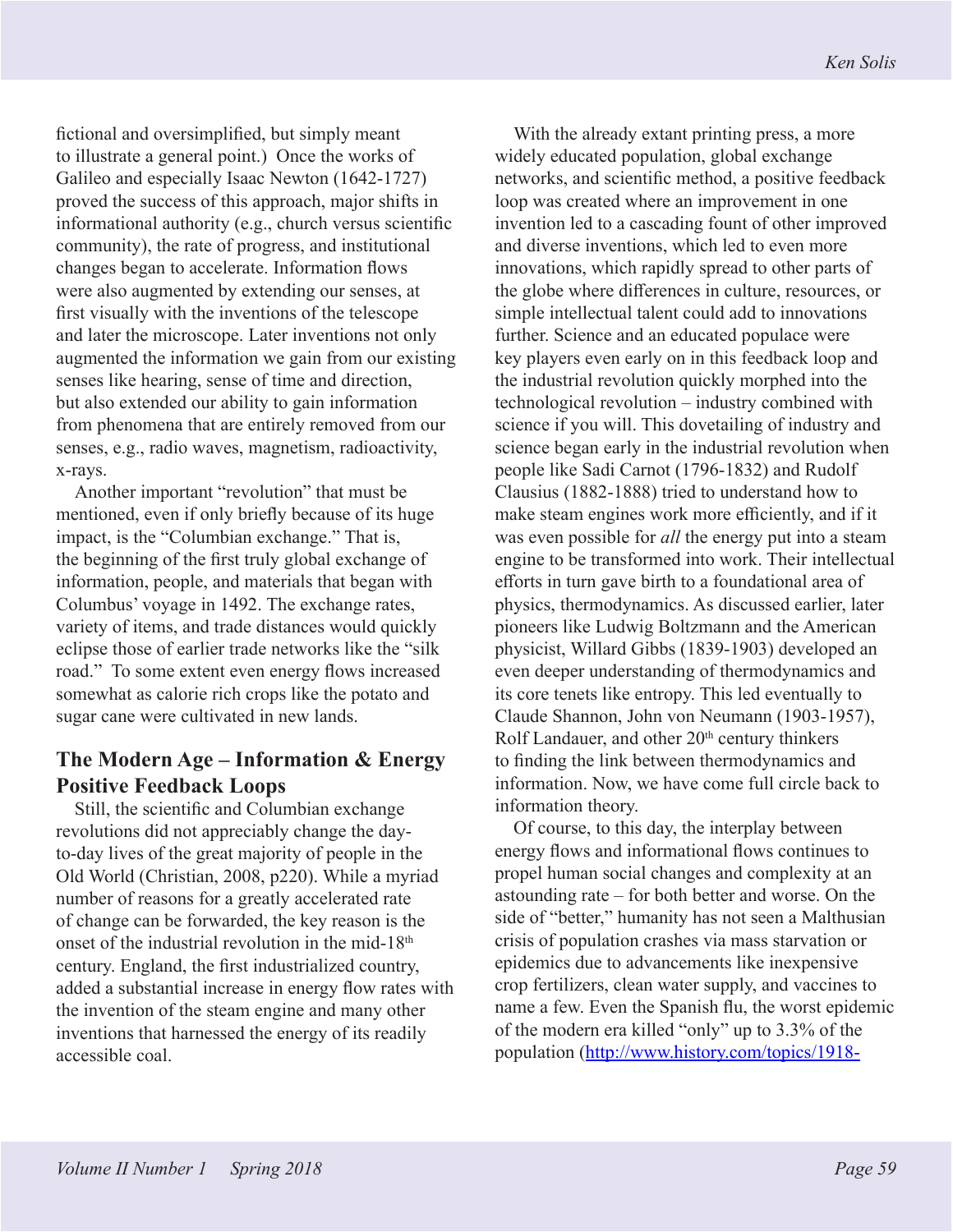flu-pandemic) versus the black death which may have killed up to 33% of Europe's population in the 14th century (http://www.history.com/topics/ black-death). However, it is also evident that our increasing population and social complexity, with its extraordinary demands on our planet's limited resources, comes at the cost of damaging another ancient, unique, invaluable, and incredibly complex system - the Earth's biosphere.

# **Information and Complexity – A Conclusion**

The foregoing discussion is a brief introduction of why information is an inseparable, integral aspect of complexity. Of necessity given the space allowed, the review has been both superficial in depth, and incomplete in scope. Indeed, information science has made contributions to many disciplines from computer science, to economics, to sociology. Much more mathematics and other insights can also be offered to describe or predict various phenomena from the amount of information believed to reside on the surface of black holes, to how much information the brain is capable of storing. Complexity science also offers more profound insights and math for examining and predicting features of complex systems, and has even discovered other surprising sources of ontological indeterminism (Mitchell, 2009, p33). Quantum mechanics and thermodynamics are not the only disciplines to discover that the universe is ultimately statistical rather than deterministic – the "clockwork universe" was a mirage.

Information theory and complexity science will consequently be a rich fount from which big historians can better analyze and understand countless events, and processes that have occurred over time. Likewise, information and complexity scientists will find big history to be a rich source on which to apply their insights on this inherently rich and cohesive multi-disciplinary project. After all, even though the 20<sup>th</sup> century will be remembered in

part as the time when relativity, quantum mechanics, and information theory were all discovered, it is still likely that our contemporary age will continue to be remembered *not* as "the "relativity period," or "the quantum era," but instead as "the information age."

#### **Side bar: A brief overview of logarithms**

*If you are like me, it was decades since I had done any mathematics involving logarithms. Fortunately, basic logarithmic mathematics is relatively straight forward, and although not absolutely essential to understand the basic concepts behind both the second law of thermodynamics and information theory, it is quite helpful.* 

A logarithm is expressed in a "base" that is some number greater than 1. One of the most common logarithms (log for short) is expressed in base 10 and formally shown as  $log_{10}$ . Many times, however, the subscript is left off and is simply shown as "log." The log of a number is what that number would be if 10 was increased by some exponent. For example  $10^3 = 1000$ , therefore,  $log 1000 = 3$ .  $10^6 = 1,000,000$ and, therefore, the log of 1,000,000 is 6, and so on. The log of some number between 1 thousand and 1 million would similarly be between 3 and 6. A calculator can show you for example that  $log 5700 =$ 3.7559. In other words,  $10^{3.7559} = 5,700$ .

One of the obvious advantages of logs is that it makes it easier to express very large numbers. This feature is useful in thermodynamics where a vast number of microstates are possible for a system, or in information theory where a similarly large amount of data is involved. An especially importantly feature of logs for information theory is that if you combine the logs of information of two sources, the logs are additive rather than multiplicative. To illustrate this importance, imagine that you have two books of the same size that cover two entirely different topics.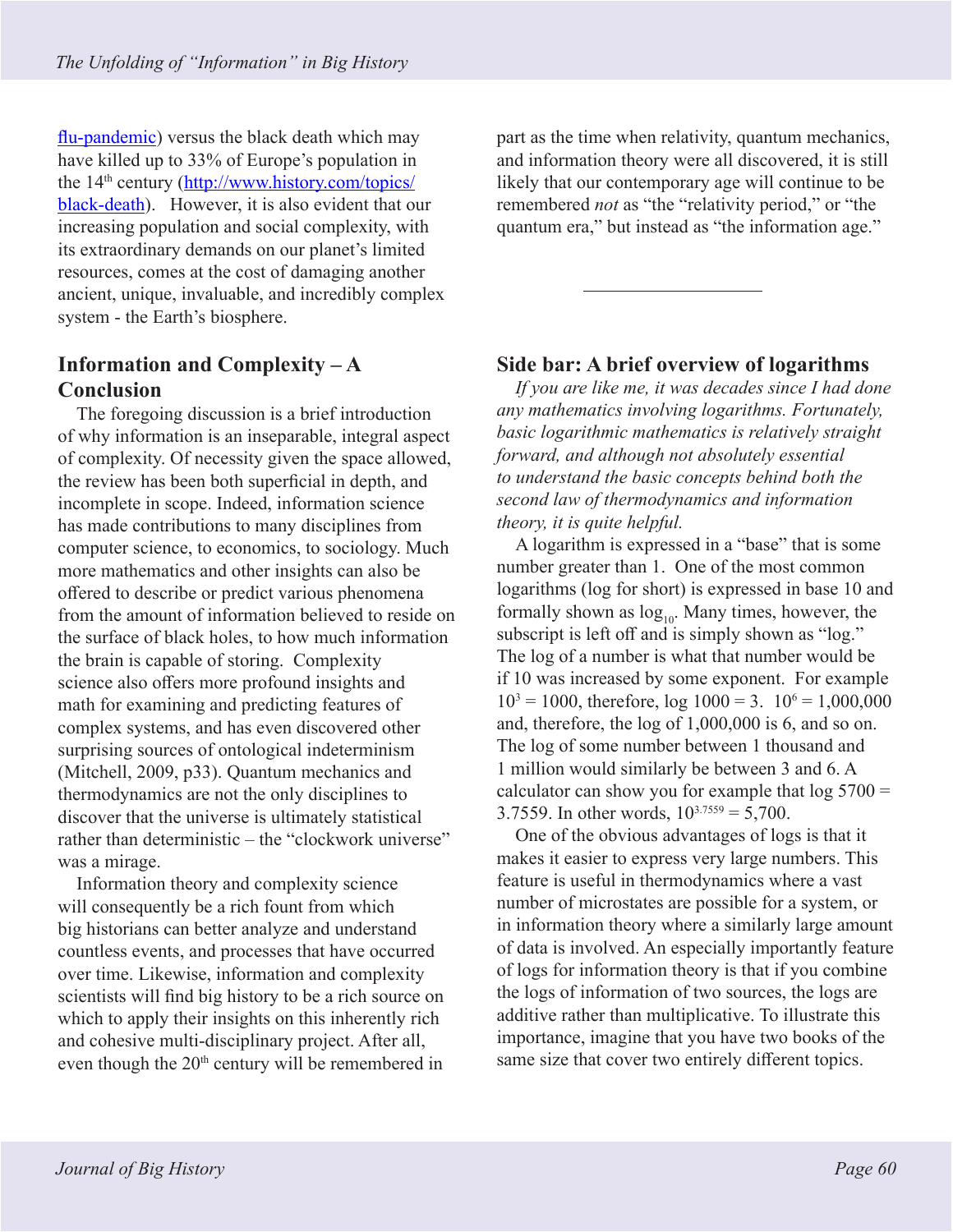If you combine the different number of possible messages from both books, represented as B1 and B2, you would have B1 x  $B2 = B(1 + 2)^2$  possible informational content. However, your intuition tells you that you would not square the amount of information that you gain by reading two separate books, but instead it should be doubled at most. Logs solve this problem by being additive for the increase in informational content rather than multiplicative. In this example, using the rules of log: log (B1 x B2)  $=$  Log B1 + Log B2.

Other important log rules:

 $Log_b(x^n) = n Log_b x$  $Log_b(x/y) = Log_b x - Log_b y$ 

 $\text{Log}_{b} (1/x) = - \text{Log}_{b} x$ 

 $Log_b 1 = 0$  (regardless of which base is used)

Knowing these rules is important if you decide to read some source on information theory or thermodynamics, because different authors will often use different appearing versions of the same equation (and sometimes with different letters to represent the same variable) – which can be confusing to say the least, e.g., most information science books use "H" to represent information content, while Chaisson's book *Cosmic Evolution*, uses "I.". It's also important to know that the log base used, whether it is 10, 2, "*e*," or some other value is arbitrary and doesn't fundamentally change the equation except for the value of an accompanying constant, often denoted as "k." (Note: "*e*" or "Euler's number" is an irrational number that mathematicians often use. When used as a log base, is called a "natural log" and often abbreviated as "ln.")

Because information theory's preferred numbering system is "binary," the log base used in information is typically "2." Therefore, because  $2^1 = 2$ ,  $2^2 = 4$ , and so on, the  $log_2$  of a number gives you the number of bits involved. For example, if you want to determine the minimum number of bits needed to communicate using only the upper case letters of the alphabet plus a space, you will need at least  $log_2 27 = 4.75$  bits. Because you can't pragmatically have 0.75 of a bit

to actually use in practice, you will need a minimum of 5 bits to communicate this way, e.g.,  $a = 00001$ , b = 00010, and so on. ASCII is a code commonly used in computer programming and has 7 bits to represent all the symbols on a standard Western keyboard. 2<sup>7</sup> =128 possible bit combinations, which allows all the symbols (a-z, A-Z, 0-9,  $\#$ ,  $\omega$ , etc.) on the keyboard to be represented by its own unique binary code. Hence, in information theory and computer science, the log base is considered to be a "2" as a default and is frequently not indicated in that literature.

#### **References**

Bateson, G., 1972, *Steps to an Ecology of Mind: Collected Essays in Anthropology, Psychiatry, Evolution, and Epistemology.* Chicago, University of Chicago Press

Chaisson, Eric J., 2001. *Cosmic Evolution, The Rise of Complexity in Nature*, Harvard University Press

Christian, David, 2011. *Maps of Time, an Introduction to Big History,* Berkely and Los Angeles, California, University of California Press

Christian, David, 2008. *Big History: The Big Bang, Life on Earth and the Rise of Humanity,*  Chantilly, Virginia, The Teaching Company

Deacon, Terrence W., 2010. "What is Missing from Theories of Information?" In *Information and the Nature of Reality, From Physics to Metaphysics,*  edited by Paul Davies and Niels Henrik Gregersen, New York, Cambridge University Press

DeGrasse Tyson, Neil and Goldsmith, Donald, 2004. *Origins, Fourteen Billion Years of Cosmic* 

*Evolution*, New York, W.W. Norton & Company, Inc. Doyle, Bob. www.theinformationphilosopher.com

Fewster, Helen, et al, 2016. *Big History, Examines our Past, Explains our Present, Imagines our Future,*  New York, DK Publishing

Floridi, Luciano, 2011. *The Philosophy of Information*, Oxford University Press

Gleick, James, 2011, *The Information, a History,*